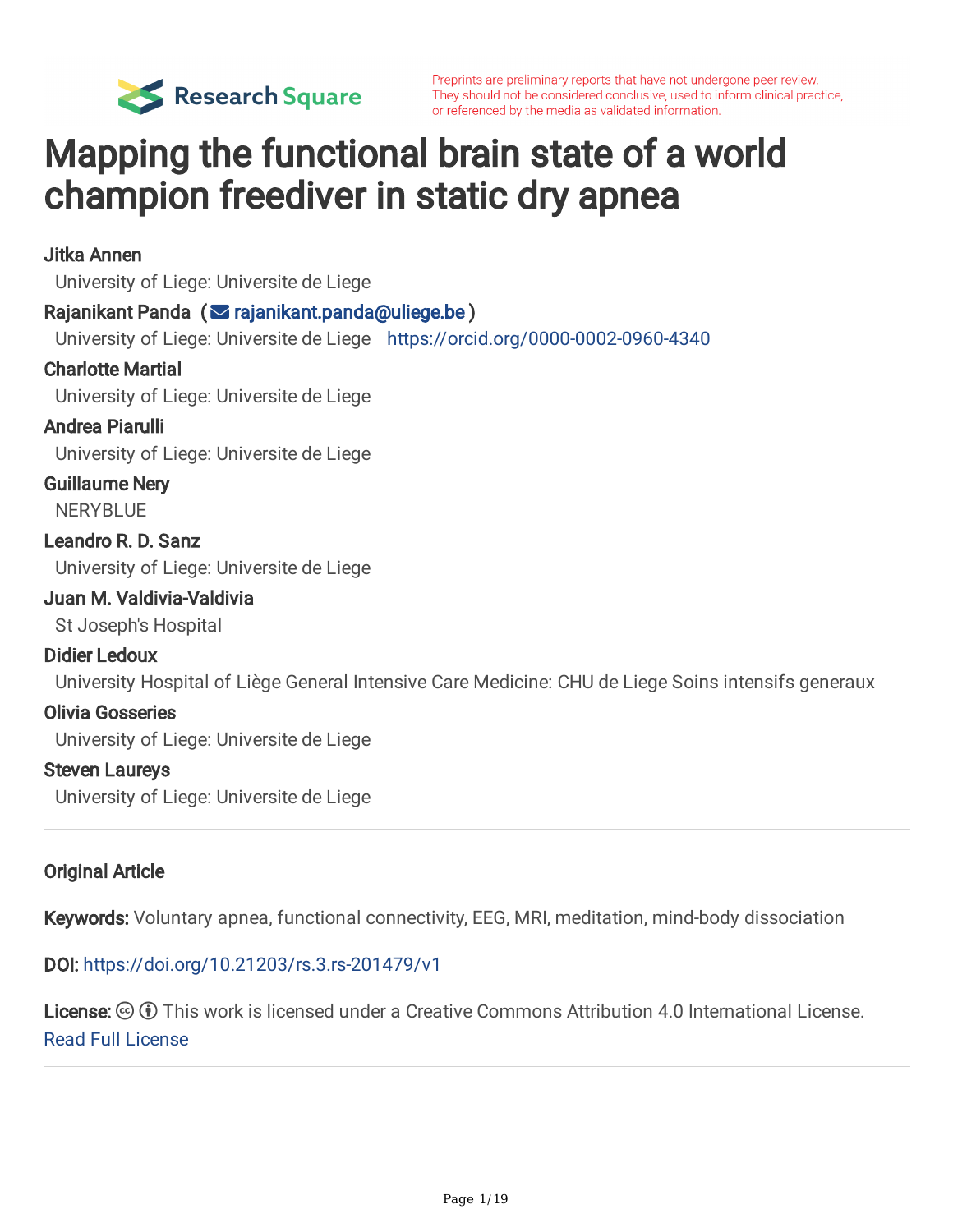### Abstract

Voluntary apnea showcases extreme human adaptability in trained individuals like professional free divers. We evaluated the physiological and psychological adaptation and the functional cerebral changes using EEG and fMRI to 6.5 minutes of dry static apnea performed by a world champion free diver. Compared to resting state at baseline, apnea was characterized by increased EEG power and functional connectivity in the alpha band, along with decreased delta band connectivity. fMRI connectivity was increased within the DMN and visual areas but decreased in pre- and postcentral cortices. While these changes occurred in regions overlapping with cerebral signatures of several meditation practices, they also display some unique features that suggest an altered somatosensory integration. As suggested by the self-reported phenomenology, these findings could reflect the ability of elite free divers to create a (functional) dissociation between the body and the mind when performing prolonged apnea.

### 1. Introduction

As breathing is crucial to survival, the breathing reflex is difficult to override voluntarily for a sustained period of time. However, several professional (e.g., pearl divers) and sportive activities (e.g., underwater rugby) require periods of apnea. The central nervous system initiates and maintains respiration spontaneously via interconnected groups of neurons in the brainstem and the spinal cord (Mitchell and Berger 1975). These respiratory centers located in the medulla oblongata (ventral respiratory group, dorsal respiratory group) and the pons (pontine respiratory group) which receive information from chemoreceptors sensitive to carbon dioxide (CO<sub>2</sub>), oxygen (O<sub>2</sub>) and pH levels, as well as different inputs from the central and peripheral nervous system. Among those, peripheral sensory feedback from the lungs and airways are responsible for several respiratory reflexes (e.g., sneeze, cough or Hering-Breuer reflexes). Similarly, top-down inputs from the cerebral cortex can override breathing control unconsciously (e.g., when speaking or singing) or consciously (e.g., in apnea(Lumb 2017)). The brainstem respiratory centers integrate these regulating factors to generate the rate and pattern of breathing, and sends a neuronal drive to effector respiratory muscles(Horner and Bradley 2007) via descending pathways in the spinal cord. The resulting ventilation ensures energy production by the supply of  $O<sub>2</sub>$  and the disposal of  $CO<sub>2</sub>$ .

A few studies investigated the effect of voluntary apnea on various visceral functions, including cardiovascular parameters (Javorka et al. 2002), hypercapnia (i.e., elevated  $CO<sub>2</sub>$  blood levels)(Bain et al. 2017), oxygen saturation and muscle sympathetic nerve activity (Heusser et al. 2009). It is evident that prolonged apnea is associated with alterations of various important visceral processes. Lung packing is a breathing technique that pumps or pushes air into the lung, surpassing the total lung capacity (i.e., the maximum capacity of forced inhalation) by about  $1-2$  litres. Lung packing specifically increases the amount of air available for ear equalization during depth diving, as well as the amount of air (and oxygen) in alveoli responsible for gas exchange (Schipke et al. 2015) prolonging the normoxic phase and delaying the onset of the hypoxic phase of apnea. Yet, during voluntary apnea, cerebral adaptations are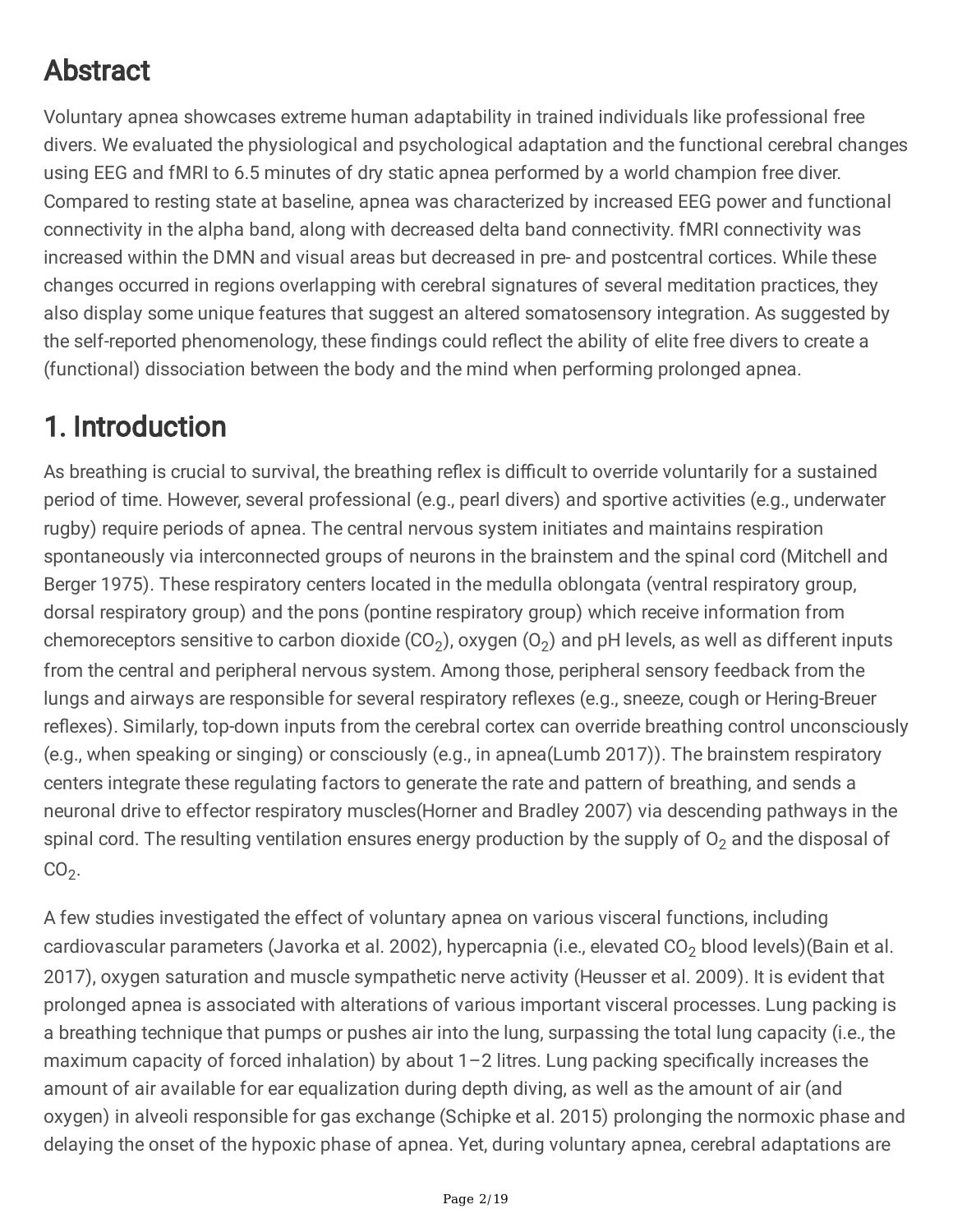observed, including increased arterial pressure, cerebral blood flow, and reduced cerebral metabolic rate of oxygen (see (Bain et al. 2018) for a review). However, early sensory processing and later cognitive processing seem unaffected in trained breath holders (Steinberg and Doppelmayr 2019). Furthermore, prolonged durations of apnea do not seem to induce long-term harmful effects on the brain of trained apneists(Overgaard et al. 2006). Differently is sleep apnea, without lung packing, which has deleterious long-term effects on neurocognitive functions (Lal et al. 2012).

The extreme human biological adaptability observed in trained individuals like free divers can lead to prolonged apnea for up to 24 minutes (with a preparatory phase of pure oxygen inhalation) in water benefitting from the diving response (i.e., the pause in respiration accompanied by reduced heart rate and increased in peripheral vascular resistance to promote blood flow to the brain and heart while restraining blood flow to non-essential muscles) (Foster and Sheel 2005), and about 7 minutes in dry conditions without inhalation of pure oxygen and not benefitting from the diving response. The contribution of psychological processes (e.g., mental control), together with physical ones (e.g., diving reflex) (Kawakami et al. 1967), seems crucial for the accomplishment of prolonged apnea (Panneton and Gan 2020). Skin conductance and heart-related markers (e.g., heart rate) associated to stress, do not change during either the normoxic or hypoxic phase of breath holding, which suggests that elite apnea divers possess profound mental control (Laurino et al. 2012). This might mean that apneists do not respond directly to the alarming physiological signals, in favour of supporting the voluntary apnea task.

Trained free divers use an array of mental techniques to detach from the conscious mind (some called it the "monkey mind") and allow the subconscious mind to "take over the dive experience" (for some reports of the subjective experiences of elite apneist please refer to and ). Each practitioner is different, and there is variability in techniques and personal experience during a dive, yet the notion of positive feelings and happiness is universal. Some mental techniques to reach this state include mental training to detach from the "surface" or to think of a happy place, amongst many other techniques. Freediving –and specifically the depth discipline  $-$  is described by athletes as a moment of detachment from the senses, thought, fear, and/or time perception. The concept of time is fluid, with no tangible concept of "future" or "past", but only the "now". Mantras, for example, are commonly used during freediving, some including the phrases, among others: "let go", "trust", "only now exists", "I am here". Moreover, emerging research based on traditional Indian practices suggests that breath holding might induce altered states of consciousness (Wasson 2013; Zaccaro and Penazzi 2019). In mice, the neural bases for the calming effect of controlled breathing as well as the balance between calm behaviour and stress have been attributed to a cell cluster in the medulla (Steriade 2006). In summary, the freediving experience can be described as mystical, personal, and a mean to look inside the self that might share characteristics with other states of altered consciousness such as Near-Death Experiences (NDE) (Martial et al. 2020).

In the current study, we aim to investigate whether the cerebral changes observed during prolonged apnea can be attributed to purely a physiological or rather a mental process. We hypothesize that if the cerebral functional changes are (only) related to altered biophysiological processes such as hypercapnia, the effects should build up slowly over time during the apnea period. Alternatively, if they represent a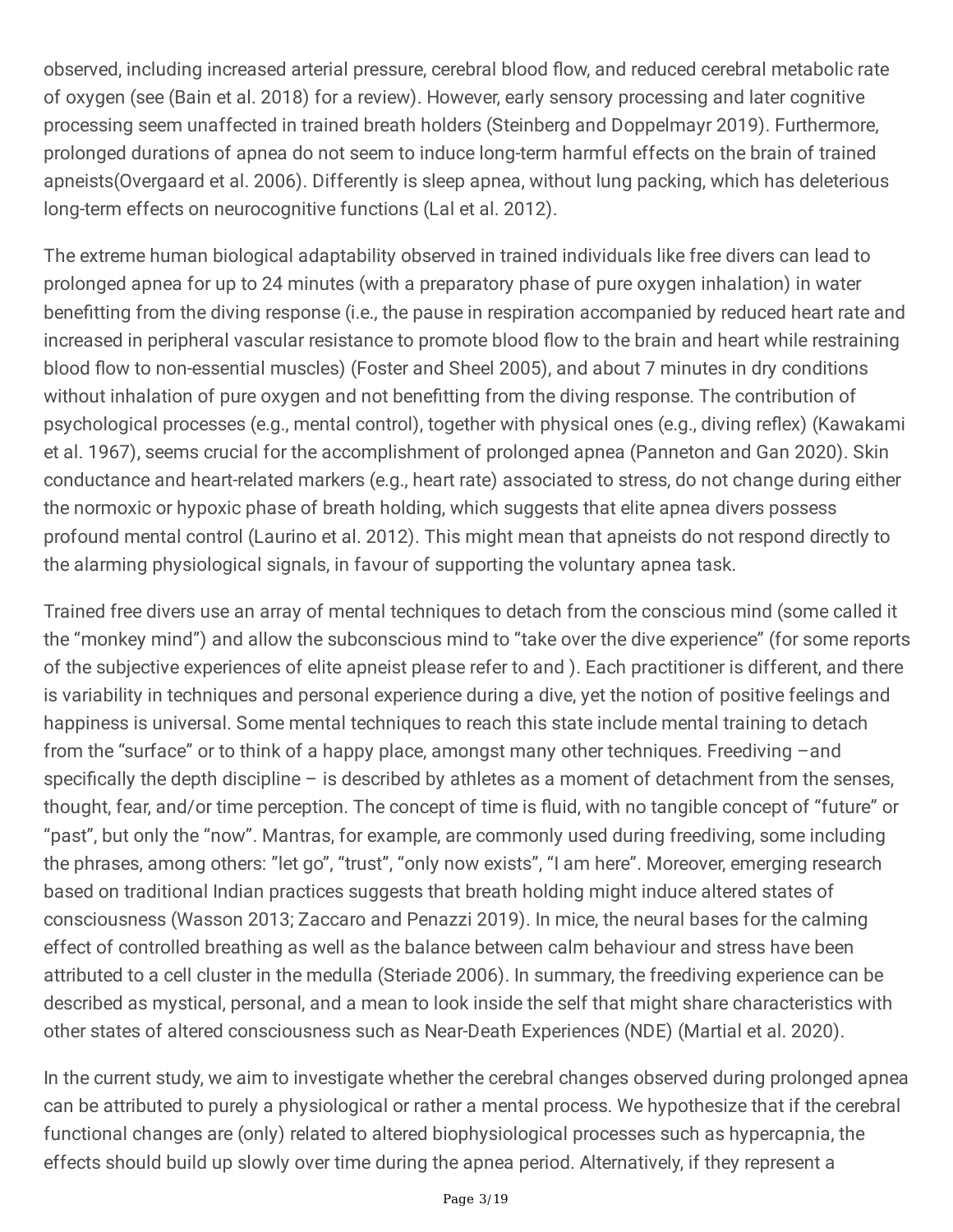psychological change to achieve cognitive control aiming at overriding the breathing reflex and sustaining prolonged apnea, we suspect the alterations to be predominantly state-dependent. In the latter case, we furthermore hypothesize that the neural signature of prolonged voluntary apnea may be similar to what is observed in meditative states. With these hypotheses in mind, we present the case study of a 33-year-old elite free diver world champion in constant weight apnea who performed prolonged periods of static dry apnea as well as resting state during high-density electroencephalogram (hd-EEG) and functional magnetic resonance imaging (fMRI).

## 2. Material And Methods

# 2.1 Subject

We investigated apnea-induced changes in brain function using hd-EEG and fMRI along with several measures of visceral functions in a 33-year-old right handed professional male free diver, former world champion in constant weight apnea (> 30 official competitions between 2001 and 2015). He started professional apnea training at the age of 15. Since then, he has continuously practiced the discipline, and the maximum time without performing apnea was 1 month. He has been on an intense training schedule from 1996 till 2015, the year he retired from professional competitions (i.e., 1996–2000: 3–4 trainings per week, 2001–2015: 6–8 trainings per week, after 2015: 2–5 times per week). The experiment took place in 2016. He performed meditation practices in 2011 for about 6–12 months, but not around the period of our study performed in 2016. His daily practice includes a brief yoga session (10–20 minutes) in the morning. Around the time of our study, he was also doing about 1 or 2 yoga sessions of 60–90 minutes every week. The apneist does not have any history of medical or psychological conditions.

## 2.2 Apnea phenomenology

Our elite diver subject provided a detailed verbal report of his practice and subjective experience during dry apnea in general, and specified if and how this was different from the conditions during the experiment. He also rated retrospectively both the descending and the ascending phase of a deep dive using the Greyson Near-Death Experience (NDE) scale(Greyson 1983) (i.e. a regular dive). The scale was thus used to characterize and quantify the apnea and post-apnea conditions at the phenomenological level, as performed in usual under water practice to perform a deep dive. The self-reported scale includes 16 items assessing specific features, such as the experience of peacefulness, altered time perception, outof-body experience and unusual sensations. Each item can be scored as 0 (i.e., "not present"), 1 (i.e., "mildly or ambiguously present") or 2 (i.e., "definitively present"). A total score (out of 32) is obtained by summing the scores of all items, reflecting the richness of the subjective experience. Total scores equal to or higher than 7 are considered to share features of a NDE.

The local ethics committee approved the study, and the subject provided written informed consent for study participation, in accordance with the declaration of Helsinki (1967) and its later amendments.

## 2.3 Data acquisition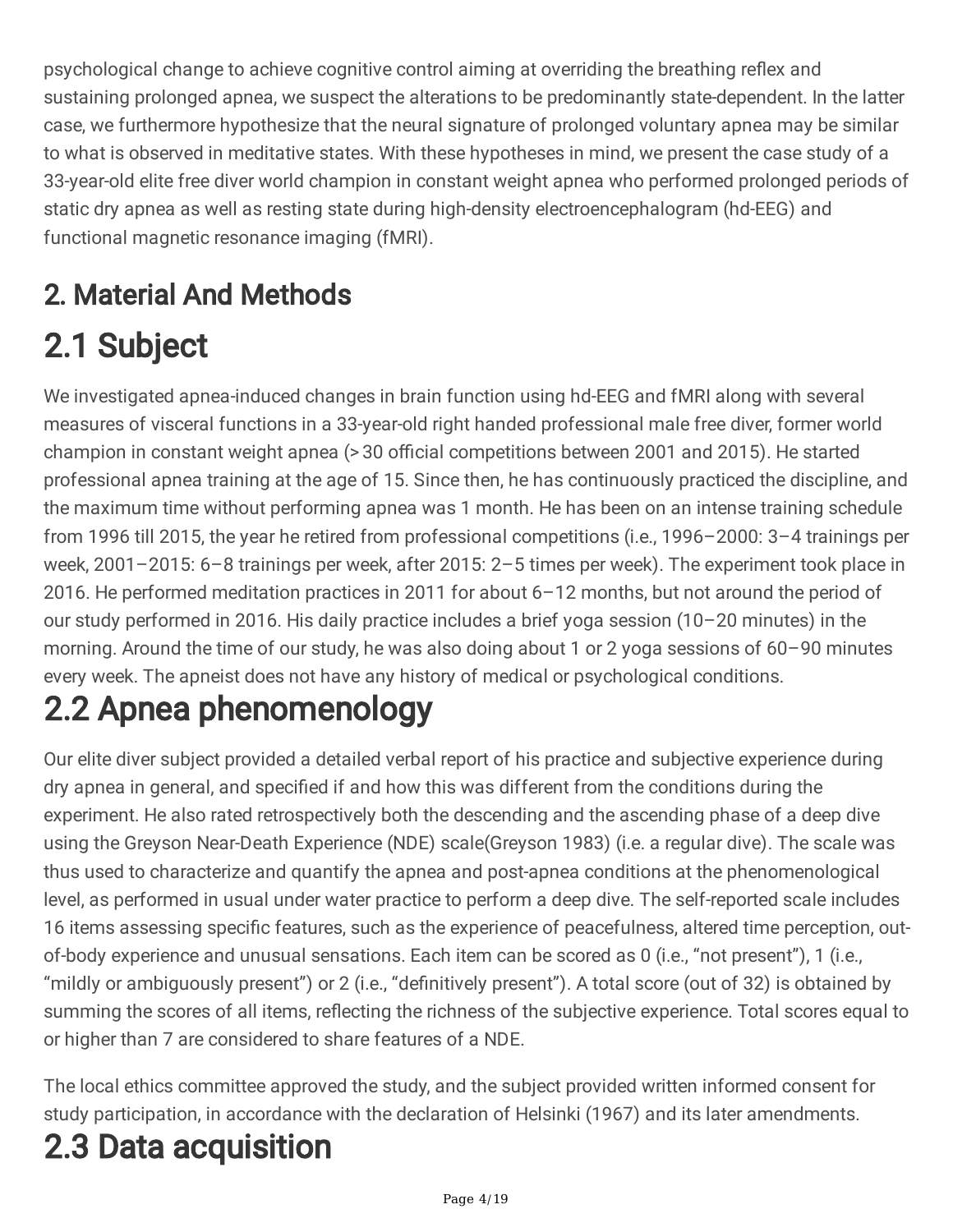Hd-EEG and MRI data were acquired on two consecutive days during eyes-closed awake resting state with normal breathing and during eyes-closed prolonged apnea. The subject was installed in supine position for both EEG and fMRI in a quiet, lighted room in the presence of the experimenters. Apnea here refers to the subject performing a complete dry, static and voluntary apnea with eyes closed for as long as the subject could sustain. The preparation for the apnea period started with buccal pumping (i.e., lung packing). When the subject was ready, the apnea started after a 10-second countdown. During static dry apnea, the subject wore a nose clip. The tongue was not locked and the mouth was closed to not let air out. The glottis was closed but opened sometimes to build up some pressure for air to leave the mouth. Most of the time there was a bubble of air in the mouth as a habit taken from deep diving during which this is essential to keep equilibrium.

The apnea ended as soon as the subject felt the urge to breathe again, which was after 7 minutes for the EEG recording, and 6.5 minutes for the fMRI recording. During both experiments, an anesthesiologist monitored visceral functions, including the heart rate, oxygen saturation (SpO<sub>2</sub>), end-tidal capnography (EtCO<sub>2</sub>), and respiratory rate (based on nasal CO<sub>2</sub> outflow) to ensure the subject's well-being and to measure the duration of the apnea period. The recorded data during the fMRI experiment was not retrievable and only the signals during the EEG experiment could be analyzed (Fig. 1).

Hd-EEG was recorded with 256 electrodes (Hydrocel Geodesic Sensor Net with saline solution) at a sampling rate of 500 Hz (Electrical Geodesics Inc., Eugene, Oregon, USA). First, a baseline resting state recording of 10 minutes was acquired, followed by the apnea preparation and apnea recording of 7 minutes.

Structural and functional MRI data were acquired using a 3-Tesla scanner (Siemens MAGNETOM Trio, Münich, Germany). Headphones were used to reduce the noise level and foam pads were used to increase comfort and stability on the scanner table. A 3D T1-weighted image was acquired with 120 slices (TR = 2300 ms, TE = 2.47 ms, flip angle 90°, voxel size = 1 x 1 x 1.2 mm<sup>3</sup>, FOV = 256 x 256 mm<sup>2</sup>). Resting state fMRI Bold Oxygen Level Dependent (BOLD) images were acquired using echo planar imaging sequence with the following parameters: 195 images, 32 slices, TR 2000 ms, TE 30 ms, FOV 192  $\times$  192 mm, flip angle 78°, voxel size 3  $\times$  3  $\times$  3 mm). Based on the duration of apnea during EEG, the resting state fMRI was recorded for 7 minutes prior to the apnea, and the apnea recording lasted 6.5 minutes.

# 2.3 (Electro)physiological data analysis

Two-sample t-tests (two-tailed) were performed to assess mean differences in physiological signals across the time series. Measures were downsampled to match the EEG epoch length of 10 seconds. A linear regression was used to investigate whether the visceral signals (i.e., heart rate, SpO2 and EtCO2) showed a linear increase or decrease over time.

All the EEG analyses were performed using MATLAB. EEG data was downsampled to 250Hz and bandpass filtered between 0.7 and 45Hz using EEGLAB toolbox (version 13.5.1 (Delorme and Makeig 2004)).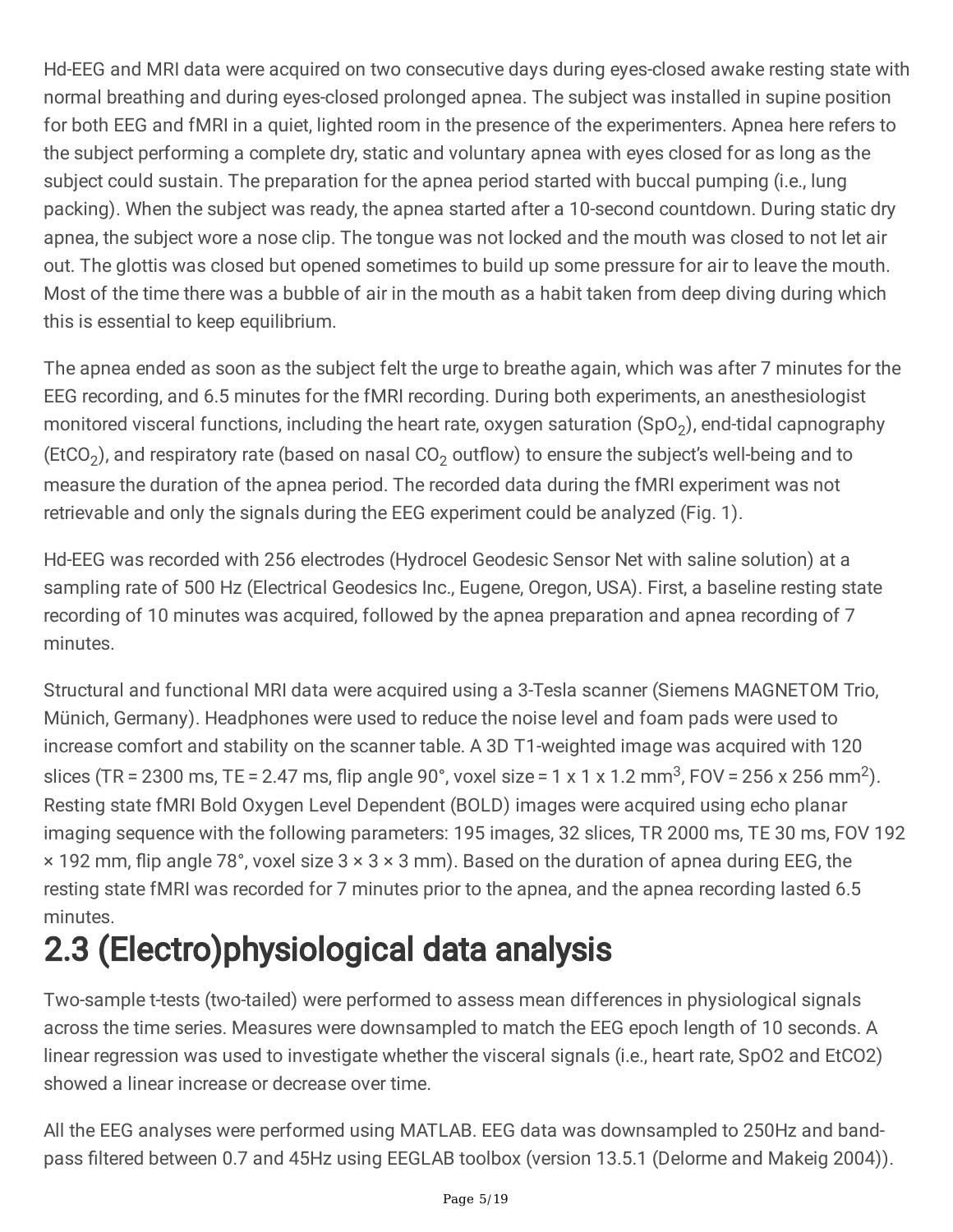Facial and neck electrodes (n = 83) were removed resulting in a dataset consisting of 173 electrodes. Bad channels and bad epochs were discarded by visual inspection. From the EEG data of the apnea condition, the first 10 s and the last 50 s of the data were discarded due to noise, and the remaining 6 min data were analyzed. For consistency, the first 10 seconds of the resting state data were discarded and the following 6 minutes of clean EEG data was used for analysis. Independent Component Analysis (ICA) using the 'runica' algorithm implemented in EEGLAB was carried out to remove ocular, muscular and ECG artifacts from the data. Bad channels were interpolated using spline interpolation, and the data was re-referenced to the average reference.

The comparison between baseline and apnea was conducted using a sliding window approach with 10 second epochs without overlap between continuous windows, totaling 36 epochs. Spectral power in the delta (1-4Hz), theta (4.1-8Hz), alpha (8.1-13Hz), beta (13.1-20Hz) and gamma (20-45Hz, (Steriade 2006)) bands were estimated for bins of 0.5 Hz between 0.5–30Hz, for each epoch using a multitaper method(Percival and Walden 1993). Subsequently, mean channel power density was estimated averaging between epochs. For each region of interest (ROI: midline, right and left frontal, parietal, central and temporal, please refer to Fig. 3 for a map with electrodes selected for the different ROIs), the mean power density was then estimated by averaging among channels included in the ROI and the resulting value was log-transformed. Connectivity matrices were calculated for each epoch and each frequency band. Connectivity was estimated using weighted phase lag index (wPLI) (Hardmeier et al. 2014) between each pair of electrodes using 'wPLI function' implemented in the fieldtrip toolbox (Vinck et al. 2011). Regional connectivity was calculated for the 12 ROIs per epoch, frequency band and condition. The connectivity between two ROIs 'i' and 'j' was estimated by averaging the wPLI indexes of all possible pairs of electrodes 'x' and 'y' such that  $x \in i$  and  $y \in j$  (Teipel et al. 2018). The whole brain connectivity over the epochs was represented in the 3D arcs head view (King et al. 2013).

Condition-mediated differences between ROI band power and connectivity were assessed using twosample (two-tailed) t-tests, False Discovery Rate (FDR) corrected (Yoav Benjamini and Yosef Hochberg 1995) for the 12 ROIs. A linear regression was used to investigate whether the connectivity values changed linearly over time, suggesting that prolonged apnea-duration would aggravate cerebral changes. Last, a linear regression was employed to investigate whether the significant EEG connectivity changes depended on visceral parameters (i.e., heart rate, SpO2 and EtCO2). Results were considered significant at FDR corrected p < 0.05.

# 2.4 fMRI Analysis

fMRI data was preprocessed using slice time correction and by realignment of all volumes to the first volume. The 3D T1-weighted MRI was segmented and normalized to MNI152 standard space of  $2 \times 2 \times 2$ mm<sup>3</sup> using Statistical Parametric Mapping 12 (https://www.fil.ion.ucl.ac.uk/spm/software/spm12/). The head motion parameters were computed for the transverse and rotation axis. There was no difference in the head motion between the baseline (translation= [0.09mm, 0.70mm, 0.76mm]; rotation=[0.015<sup>0</sup>, 0.006<sup>0</sup>, 0.006<sup>0</sup>]) and the apnea state (translation=[0.55mm, 0.56mm, 0.88mm]; rotation=[0.020<sup>0</sup>, 0.006<sup>0</sup>, ,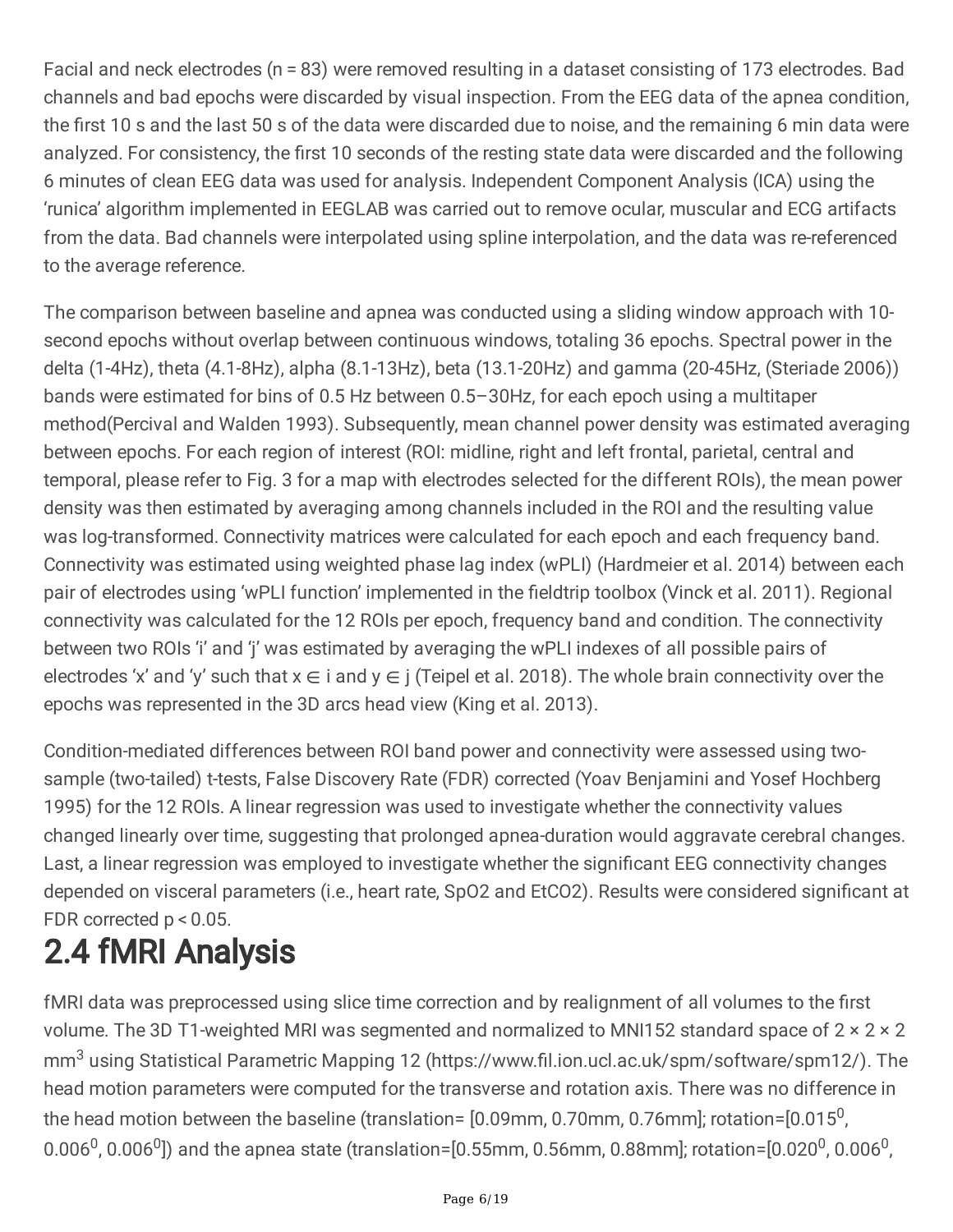0.012<sup>0</sup>]). Before computing the connectivity maps, the head motion and physiological source noise correction was carried out using the CompCor algorithm as implemented in CONN toolbox (http://www.nitrc.org/projects/conn). Then, the data were band-pass filtered between 0.01 and 0.1 Hz. The first 6 minutes of fMRI data were analyzed for the baseline state and apnea conditions.

A sliding window approach, similar to the EEG analysis, was applied with 12 segments of 30 sec. Voxelwise whole-brain global functional connectivity (GFC) was performed using the CONN-functional connectivity toolbox. The GFC is a measure of global coherence, which computes the average connectivity of every seed voxel to the entire brain [15, 16]. The Fisher's z-transformations of GFC maps were computed for both conditions. Differences in GFC between baseline and apnea were estimated with the contrast [-1, 1]. Results were considered significant after FDR-correction (i.e., whole-brain voxel-wise at p < 0.05), and minimum cluster extent threshold of 20 contiguous voxels (Bharath et al. 2017).

The average of z-transformed GFC values (effect size) were extracted for every 30-second window for apnea and baseline conditions. T-tests (two-tailed) were performed to evaluate differences in statedependent (increased and decreased) connectivity. A linear regression was used to investigate if the effect size values per state (i.e., increased and decreased connectivity) showed a trend over time.

### 3. Results

## 3.1 Phenomenological report of the apnea experience

In general, during the resting state before the breath hold the subject focusses on breathing in a calm manner comparable to a meditative or hibernation state. The ultimate way for him to relax is to focus on the duration of inspiration, breath hold and expiration. The duration of the expiration phase is at least double of the inspiration and breath hold, after which the subject expires through a small hole between the teeth and tongue, making a hissing sound. The subject is very much focused on time, and wants to fully experience breathing. During apnea itself, the subject does not stop thinking, but everything seems to slow down. The breath hold period, in general and during the experiment, can be divided in four distinct phases. First, the transition period to the apnea "state of mind" which is limited to the first minute of apnea. Then, from minute 1 till about 4.5 minutes into the apnea, the apneist feels very good. Happiness takes over, and he feels to be in the "here and now" without focusing on time. He does not need anything, to breathe or move, and experiences moments of "pure consciousness". However, most of the time there is an ongoing analysis of the pleasant feelings and thoughts he is experiencing. He tries to extend this period of good feelings for the longest time possible, until transitioning in the third phase of the apnea. The first contractions of the chest signal the body's urge to breathe, and the initial discomfort fades away leaving the subject feeling good again even if these chest contractions continue to occur involuntarily. This is the moment when the apneist sets his goal on the apnea duration, as he knows the apnea has lasted about 5 minutes, and starts the last 1.5-minute countdown. During this fourth phase of the apnea, he tries to get a taste of every second passing by, accepts it, and does not rush thoughts or anything else. He focusses on maintaining his rhythm to achieve the goal he set. This last phase is characterized by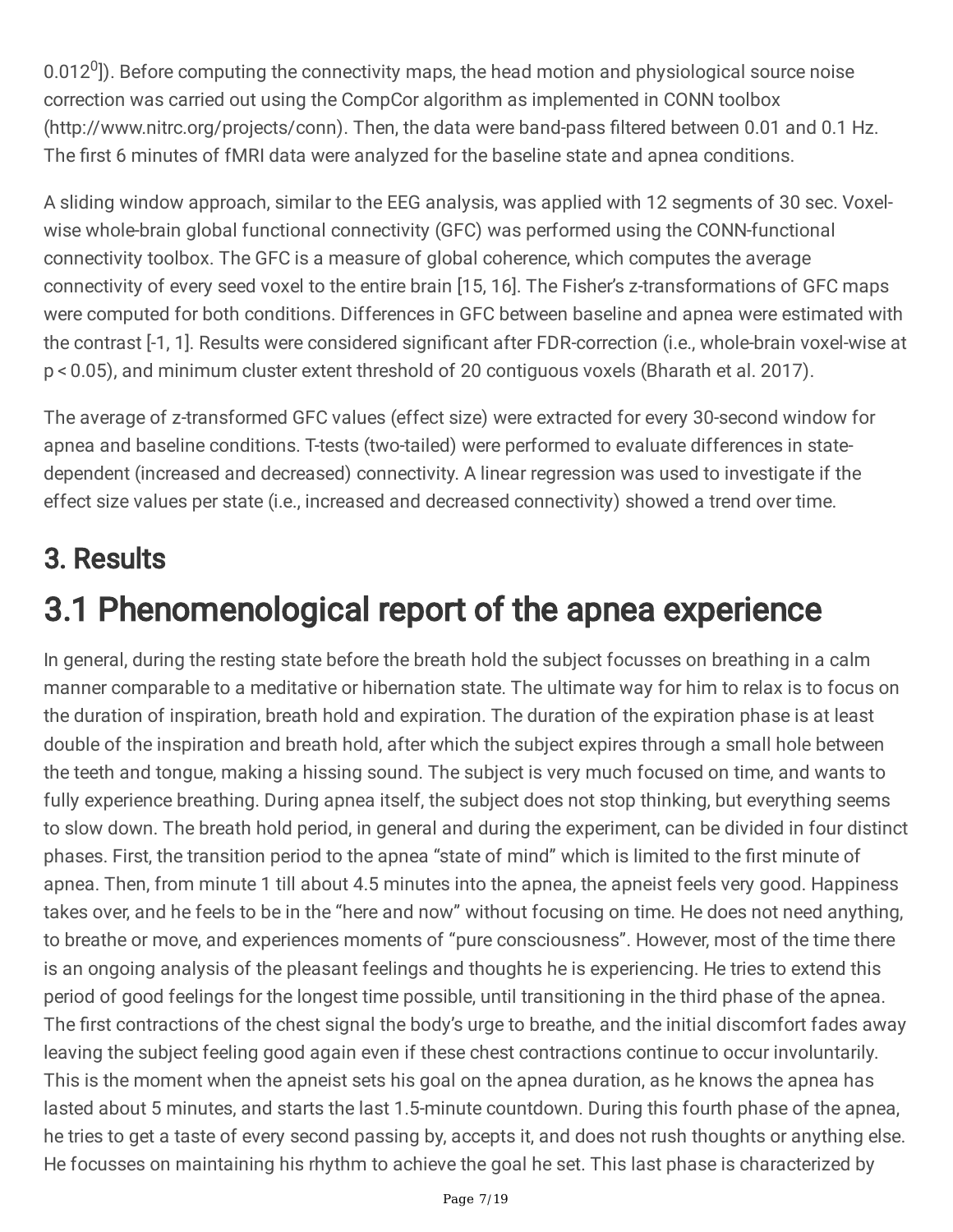feelings of real euphoria (i.e., the good feelings and happiness are even more intense) and potential loss of lucidity, yet, thanks to his excellent training, our subject keeps control over the situation. The urge to breathe in this last phase is less profound than during the third phase of the apnea period.

When recalling the descending phase of the deep dive in water the apneist scores 9 out of 32 on the Greyson NDE scale (Greyson 1983) while for the ascending phase of the deep dive he scores 14 out of 32. Both phases could be considered a NDE-like phenomenology, as they are above the cut-off score of 7/32.

In our experimental setting, especially in the MRI, the subject reported to feel some anxiety and pressure to perform. However, as soon as the apnea started, the anxiety was replaced by a complete concentration on the exercise and his experience was similar as the usual practice described above. At the end of the two breath holds in our experimental setting, the subject felt happiness to have accomplished his goals in the particular scientific setting. Before performing a deep dive, our apneist usually performs a visualization exercise, but not before the static dry apnea in this experiment.

## 3.2 Physiological signals

Heart rate (normal values about  $60-100$  beats per minute) was higher during apnea (M = 59, SD = 8.7) than during resting state (M = 50, SD = 1.7; t(37.9) = -6.3, p < 0.001, 95% CI [-12.2, -6.2]). EtCO2 (normal values about 4.6–5.9 kPa) was lower during apnea (M = 0.15 kPa, SD = 0.007) than during resting state  $(M = 4.6 \text{ kPa}, SD = 0.6; t(35.0) = 47.8, p < 0.001, 95\% \text{ CI} [4.2, 4.6])$ . SpO2 (normal values about 95-100%) was lower during apnea (M = 90.0, SD = 12.6) than during resting state (M = 98.2, SD = 1.0; t(35.4) = 3.9, p < 0.001, 95% CI [4.0, 12.5]).

During apnea, we observed no linear change in EtCO2, while increasing heart rate ( $R^2$  = 0.72, F(1,34) = 86.6, p < 0.001; β = 4.06, p < 0.001) and decreasing SpO2 (R<sup>2</sup> = 0.72, F(1,34) = 88.1, p < 0.001; β = -5.92, p < 0.001) were measured over time (Fig. 1).

## 3.3 EEG signals

During apnea, an increase in delta power was observed over the right frontal, temporal and parietal, and left central and temporal cortices (p < 0.05 for all comparisons, Fig. 2). Furthermore, alpha power was increased over the right central cortex, the left temporal cortex and bilaterally over the occipital cortex (p < 0.05 for all comparisons, Fig. 2).

Within delta band, whole-brain connectivity during apnea (M = 0.025, SD = 0.01) was globally decreased as compared to baseline (M = 0.035, SD = 0.01) (t(50.7) = 4.14, p < 0.001, 95% CI [0.005, 0.015]; Fig. 3a). On the contrary, alpha band whole-brain connectivity was globally increased during apnea (M = 0.045, SD  $= 0.025$ ) compared to baseline (M = 0.024, SD = 0.01) (t(45.12) = -4.75, p < 0.001, 95% CI [-0.03, -0.01]; Fig. 3b). Looking at regional differences, we observed decreased delta connectivity between left frontal and left occipital, between left central and left occipital, between left temporal and right parietal, and between right parietal and lower midline areas. In contrast, we found increased alpha connectivity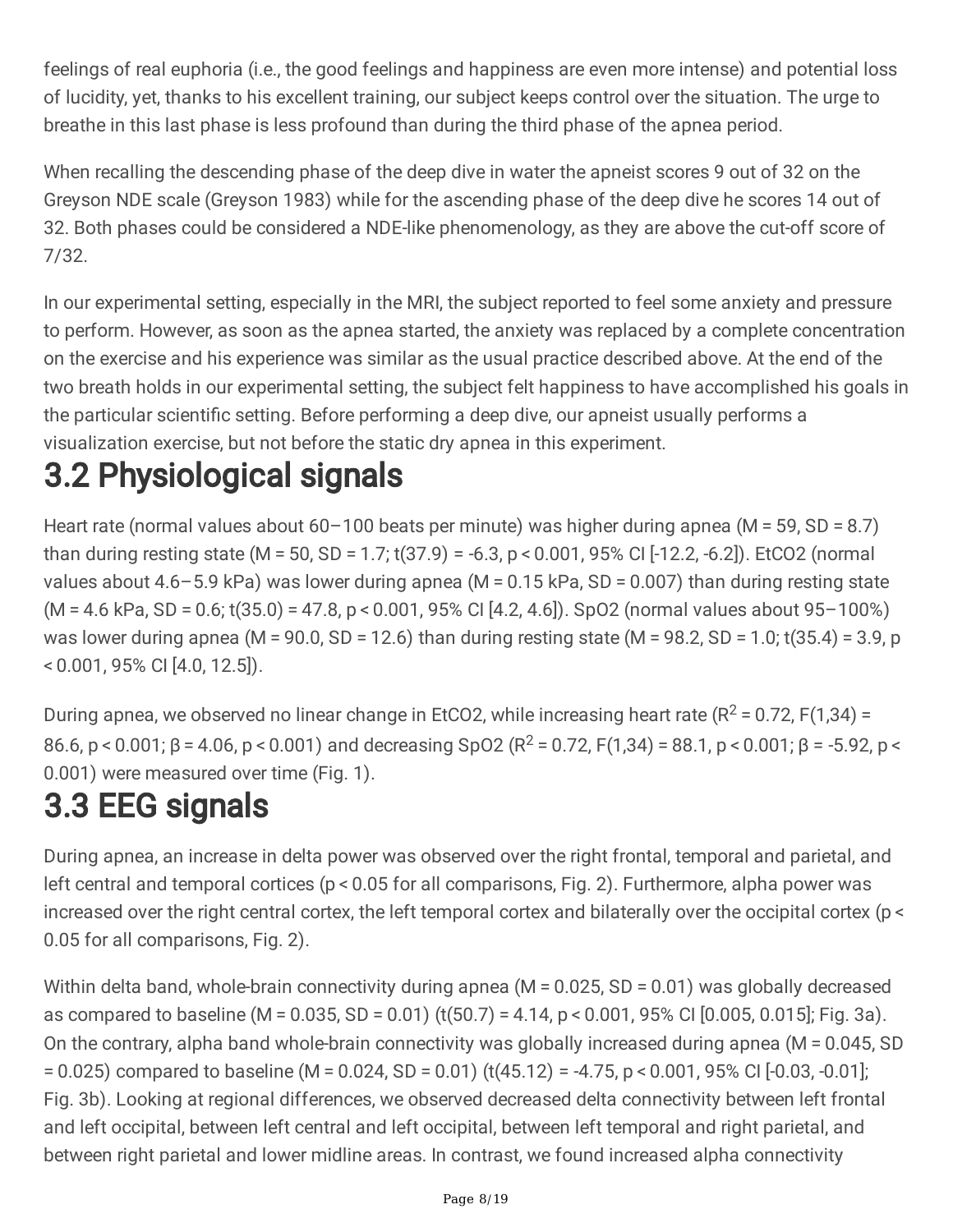between bilateral frontal, parietal, central, temporal and occipital regions, predominantly in the right hemisphere, and along the midline (Fig. 3c and 3d). We did not find connectivity differences either in theta, beta or gamma frequency bands.

During baseline, delta band connectivity values fluctuated, but did not follow a linear trend over time ( $R^2$ = 0.006, F(1,34) = 0.2, p = 0.65). In contrast, during apnea, delta band connectivity (β = 0.001) slightly increased with time ( $R^2$  = 0.13, F(1,34) = 5.3, p = 0.028). However, the two connectivity time series did not show any significant between-condition difference ( $p = 0.18$ ). When considering alpha band, there was no evidence for a trend in connectivity over time either for baseline ( $R^2$  = 0.01, F(1,34) = 0.37, p = 0.55) or apnea ( $R^2$  = 0.01, F(1,34) = 0.5, p = 0.49). Analogously to delta band, no between-condition difference was observed  $(p = 0.67)$ .

During the resting state baseline condition, none of the physiological measures were related to the observed connectivity either in delta ( $R^2$  = 0.05, F(3,32) = 0.61, p = 0.62) or alpha ( $R^2$  = 0.02, F(3,32) = 0.21, p = 0.89) bands. During the apnea period, none of the physiological measures were related to the observed connectivity in delta ( $R^2$  = 0.08, F(3,32) = 0.98, p = 0.41) either. However, when considering alpha band, we found evidence of a moderate contribution of SpO2 ( $\beta$  = 0.001, p = 0.047) on functional connectivity, although the total model of the physiological data did not significantly explain the alpha connectivity ( $R^2$  = 0.13, F(3,32) = 1.63, p = 0.2).

## 3.4 fMRI BOLD signals

We observed brain regions with increased and other brain regions with decreased GFC during apnea as compared to baseline (Fig. 4). For increased GFC, the effect size of baseline (M = 0.72, SD = 0.13) was higher than that of apnea (M = -0.94, SD = 0.13; t(22) = -31.6, p < 0.001, 95% CI [-1.77, -1.55]). Similarly, for decreased GFC, the effect size of baseline was also higher (M =  $1.18$ , SD =  $0.17$ ) than that of apnea (M = -0.54, SD = 0.16; t(22) = 25.6, p < 0.001, 95% CI [1.58, 1.86]). During apnea, increased GFC was found in a number of subcortical regions such as bilateral thalamus, caudate, and right amygdala. Increased GFC was also measured in cortical territories, including regions pertaining to the default mode network (DMN) and to the executive control network (ECN): precuneus, frontal (bilateral middle frontal, superior frontal cortex, frontal pole, right inferior frontal), angular and left occipital pole cortices. In parallel, decreased connectivity was apparent mainly in the sensory-motor area (bilateral precentral, postcentral, superior parietal lobule and anterior cingulate), right supramarginal, left superior temporal gyrus, right insula, bilateral lingual gyrus and left occipital fusiform gyrus (Fig. 4, Supplementary table 1).

The effect size for brain connectivity was not modulated by time either for positive (baseline:  $R^2$  = 0.03, F(1,10) = 0.3, p = 0.61; apnea: R<sup>2</sup> = 0.17, F(1,10) = 2.1, p = 0.18) or negative (baseline: R<sup>2</sup> = 0.02, F(1,10) = 0.3, p = 0.62; apnea:  $R^2$  = 0.08, F(1,10) = 0.8, p = 0.38) connectivity, and the slopes did not differ for the two conditions (all  $p > 0.05$ ).

### 4. Discussion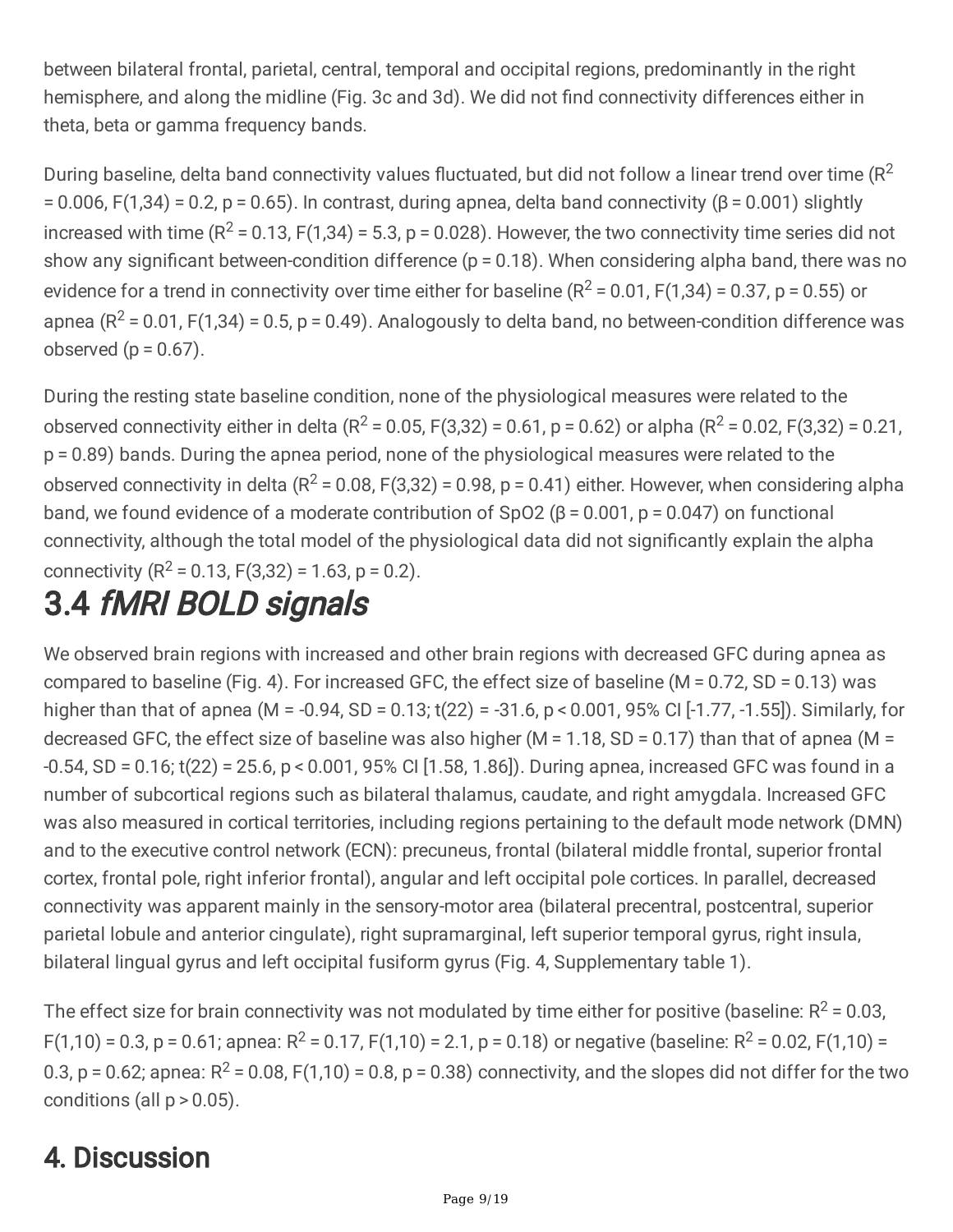The elite apnea diver seems to present a unique mental state during apea, that is characterized by psychological, physiological and cerebral alterations. We obtained three important findings investigating functional brain connectivity during voluntary apnea. We observed an instantaneous cerebral signature of prolonged apnea that does not show increased adaptation over time. This signature comprises increased EEG connectivity in alpha band and a concurrent decrease in delta band as compared to rest. Last, during apnea, fMRI connectivity analyses showed increased global connectivity in subcortical (thalamus and amygdala) and cortical regions (precuneus, frontal and occipital cortices), paralleled by decreased connectivity over sensorimotor, temporal and lingual areas.

We propose that the observed cerebral changes reflect a unique mental state characterized by an increase in cognitive control required to sustain a considerable period of voluntary apnea. Indeed, this hypothesis is supported by the detailed personal report given by the world champion regarding his training practice and his subjective experience during the experiments. Elite divers emphasize the psychological rather than the physical difficulties they endure during their activities (Maria and Lourenço 2018). They report that meditation and yoga exercises are important for their preparation, and that relaxation during the apnea period is beneficial to reduce oxygen consumption. Several meditation practices are associated with characteristics beneficial for breathing control. For example, transcendental meditators perform more shallow inspiration whilst at the same time showing a reduced response to the effects of hypercapnia (Wolkove et al. 1984). Likewise, transient decreased cerebral oxygen level has been suggested to explain the emergence of NDE-like experiences (Martial et al., 2020), with which the deepdive apnea experience shares features. Thus, meditation and breathing control seem to occur in symbiosis and might promote altered states of consciousness.

The heart rate of our subject during apnea increased from his rather low resting state heart rate, possibly compensating a decreased cardiac output (Schipke et al. 2015). Blood  $O_2$  saturation levels were lower during the period of apnea as compared to resting state, but the average SpO<sub>2</sub> did not drop below 90%, a threshold under which it is considered harmful for patients with sleep apnea (Nieto et al. 2000). The harmless nature of voluntary apnea is supported by the absence of neurocognitive decline in a group of elite apnea divers (Ridgway and McFarland 2006), while patients suffering from obstructive apnea show several signs of cognitive decline (Lal et al. 2012). Thus, we believe that our results reflect a harmless state change. As the EtCO<sub>2</sub> measure employed in our study depends on nasal respiration, absent during the apnea period, it does not reflect the blood CO<sub>2</sub> levels during the apnea period and no conclusions can be drawn regarding the presence of hypercapnia (i.e., increased CO $_2$  levels). Apnea induced functional cerebral changes could be attributed to gradual alterations in the cerebral metabolic rate of oxygen, driven by hypoxia (i.e., decreased O2 levels) or more likely hypercapnia (Bain et al. 2017). If all cerebral changes could be attributed to this process, the build-up of  $CO<sub>2</sub>$  over time would be accompanied by increasing cerebral effects during the apnea. However, in our elite free diver, we did not observe a continuous in- or decrease of spectral changes but rather an instantaneous change in the cerebral signature (both for EEG and fMRI) of apnea. For this reason, we believe our results do not solely reflect the effect of hypercapnia. Although this might be surprising, previous studies are in line with our findings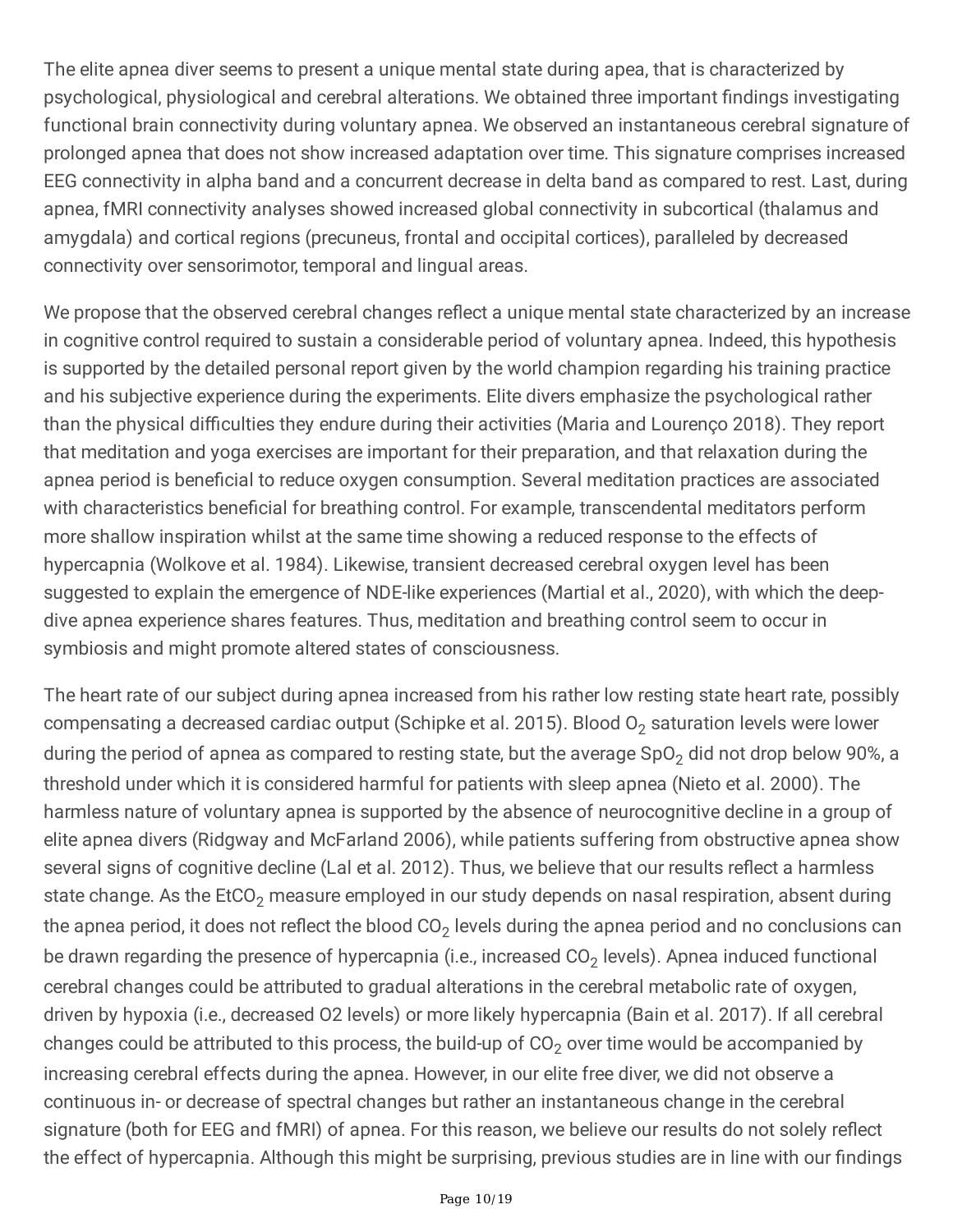showing that apnea-induced physiological changes in the alpha band are probably not related to hypercapnia (Schellart and Reits 1999). Furthermore, a group study showed that 5 minutes of apnea does not cause notable hypoxia or impaired cerebral performance / attention among trained apnea performers (Ratmanova et al. 2016). Also fMRI functional connectivity is unlikely to be largely affected by hypercapnia, as we would expect to see an hypercapnia-induced increase in the functional connectivity of all resting state networks (Hou et al. 2019).

The neurophysiological signature of apnea as measured with EEG shows important overlaps with several cerebral characteristics of cognitive control and meditation practices. Just like during meditation practices that require to shift focus, we found an increase in delta power during apnea, highlighting a potential role of delta power in attentional engagement (Lee et al. 2018). This is in line with the direct increase of delta power after apnea initiation in non-trained breath holders (Morelli et al. 2015). The increased delta power during apnea could be related to inhibition of sensory processing, in favor of internal concentration and reducing activity of unnecessary networks to accomplish a task (Harmony 2013). Related to that, the reduced connectivity in the delta band is in accordance with what has been found in several meditation techniques, which is speculated to be related to altered subjective experience of detachment, and letting go (Lehmann et al. 2012). In a yoga master, increased alpha power has been reported during meditation (Arambula et al. 2001), much like with the apneist in the current study, although increased alpha power has also been reported during voluntary apnea (Steinberg et al. 2017). This increased alpha power has been found as well in several meditative practices (see (Cahn and Polich 2013) for review). Likewise, increased alpha phase coherence has been associated to transcendental meditation performance and is suggested to be related to improved mind-body health (Hebert et al. 2005). Although scalp-level EEG cannot be used to make inferences about sources, the DMN could potentially be related to the observed effects in the alpha band (Chen et al. 2008).

The BOLD signal alterations are different than in patients with obstructive sleep apnea, who show decreased connectivity mostly within the posterior DMN (Khazaie et al. 2017), while our apneist showed increased DMN regional connectivity. Hence, the neural signature of voluntary apnea does not seem to overlap with the signature of harmful, obstructive apnea. Actually, our fMRI findings show a striking similarity with observations during mindfulness (Tang et al. 2015) and Vipassana meditation (Chiesa 2010), including alterations of thalamo-cortical dynamics. Specifically, the thalamus, caudate, amygdala, precuneus, medial and lateral frontal and lateral occipital cortex show increased functional connectivity during apnea. These regions do not only belong to the DMN, but also to the executive control network (ECN) (Heine et al. 2012). The increased functional connectivity of both networks might hint to an adaptation of the attentional system that enables fluctuations between the DMN and the ECN, potentially mediated by the locus coeruleus (Melnychuk et al. 2018). Indeed, in pranayama meditation, DMN activity and breathing (reflected by CO<sup>2</sup> levels) are directly related (Melnychuk et al. 2018). Increased thalamic and caudate connectivity show resemblance with the cerebral dynamics observed during higher-order mental processes (Min 2010; Ward 2013; Saalmann 2014).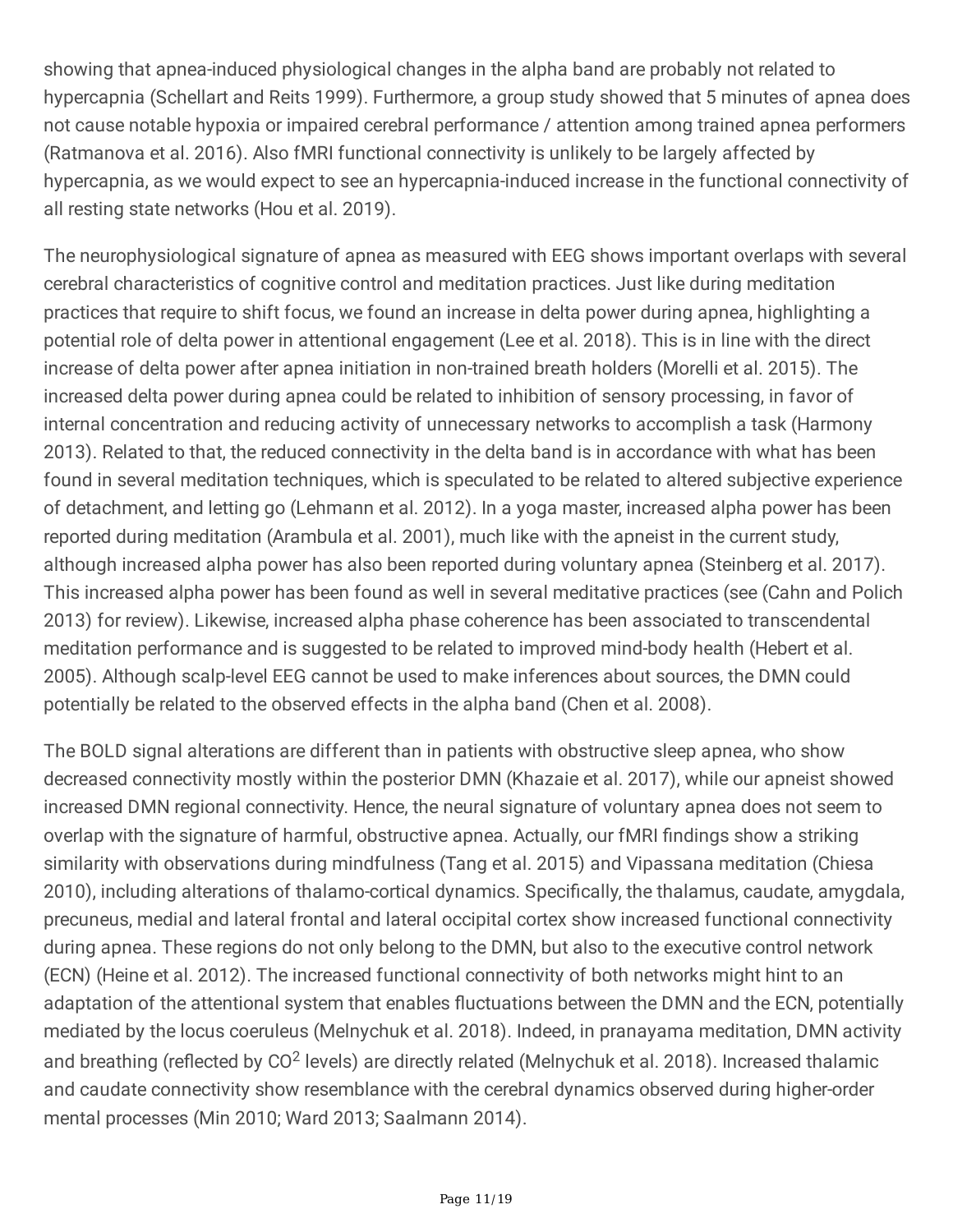Contrasting with meditative states, we found increased functional connectivity of the precuneus during apnea. The precuneus is an important nucleus of the DMN (Fransson and Marrelec 2008; Utevsky et al. 2014), and could potentially be involved in balancing the altered cerebral sensory-related dynamics with the thalamus and frontal areas (Cunningham et al. 2017). Increased activation of the precuneus area might also decrease the attention towards irrelevant stimuli (Ng et al. 2007), which in the case of sustained apnea could help to ignore the physiological urge to breathe. There is more fMRI-based evidence that points towards the dissociation between mind and body during apnea: the anterior cingulate, secondary motor, lingual, and superior temporal-parietal cortex as well as the insula showed decreased functional connectivity. These regions show a striking overlap with the regional cortical thinning observed in patients with obstructive sleep apnea, and can be potentially related to airway sensory motor dysregulation (Joo et al. 2013). The reduced insular activity is in contrast with findings observed during mindfulness meditation, where the insula is hypothesized to be recruited for selfregulation of attention, emotion and awareness (Tang et al. 2015). As the activation of the insula is directly related to subjective bodily and emotional feelings (Craig 2011), the reduced activation during apnea might contribute to the dissociation between the body and the brain. Indeed pain perception during the chest convulsions might be modulated by the insula (Wiech et al. 2010). Furthermore, there is more activation of the bilateral motor cortex at baseline and upon static apnea the motor cortices reduce their activity, consistent with a detachment from movement. Indeed, activity in the pre- and postcentral somatosensory areas is involved in the somatotopic representation of the body in space (Reed 2002), and might reflect respiratory sensations as observed in a respiratory-related evoked potential (Von Leupoldt et al. 2010). Our fMRI (and EEG) results suggest that the right hemisphere is more dominantly affected by apnea than the left hemisphere. Indeed, it seems that the right cerebral hemisphere leads the perception of the physical and emotional self (Devinsky 2000). Furthermore, altered DMN activity might be also related to an altered sense-of-self (Qin and Northoff 2011), potentially related to a stronger sense of introspection. Moreover, when compared to baseline, the bilateral calcarine areas show increased activation during static apnea (fMRI) and the occipital areas displayed increased alpha power (EEG), which would reflect visualization techniques used during competitive breath-holding, although this is less important for the preparation of static apnea for our subject. The alterations caused by voluntary apnea as measured with fMRI are immediate and stable over time, supporting the notion of state change rather than dynamical change. The ensemble of these regions altered by apnea in our participant might thus be associated with a mind-body dissociation leading to impaired integration of somatosensory input and altering the processing of bodily self-consciousness in the apnea state.

The results of the presented study should be interpreted with caution due to several factors. First, we present a case study which limits the generalizability of our results. However, our record-holder and world champion participant is unique and therefore a group study would be challenging to perform. In order to carefully interpret the results, we used stringent statistics to ensure the validity of our results. Second, due to the non-invasive character of the study we have only access to EtCO<sub>2</sub> capnography. This solely measures the end-tidal breath concentration of CO<sub>2</sub>, but not circulating blood CO<sub>2</sub> levels. We are therefore unable to quantify accurately the potential contribution of hypercapnia to the observed physiological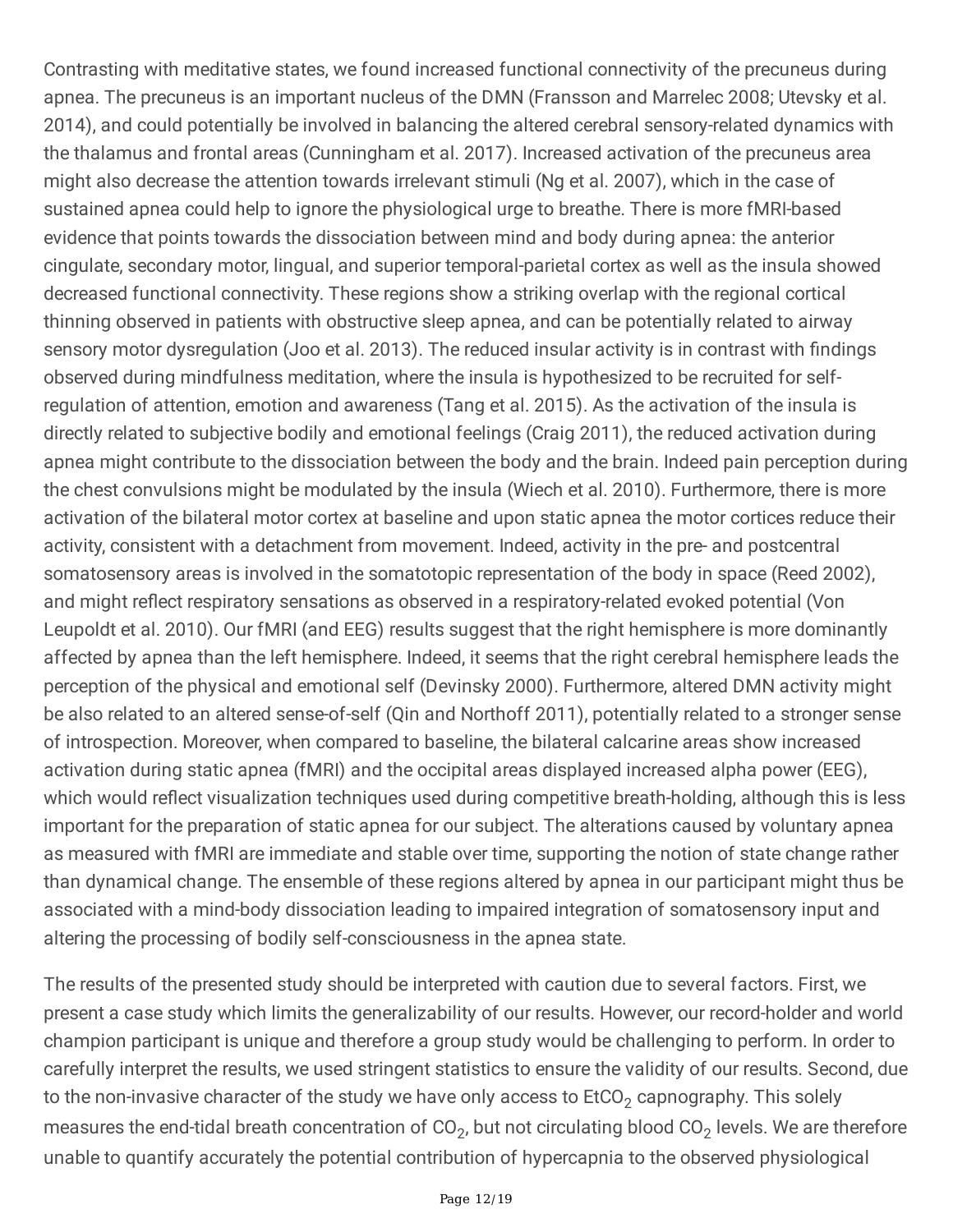changes. Moreover, our results are obtained in dry conditions and hence cannot be directly translated to the effects of apnea during water immersion with a diving response. Given the importance of the brainstem and in particular of the medulla, it would have been interesting to investigate the implications of those regions with fMRI. However, the brainstem (excluding the medulla) has only recently been added in the AAL3 atlas (Rolls et al. 2020). Last, even if the fMRI and EEG experiments were performed under equal conditions, the sequential nature of the acquisitions hampers the direct comparison of the fMRI and EEG results.

In conclusion, we show evidence for the presence of strong and widespread effects of apnea in a single subject. The ensemble of cerebral adaptations provides, for the first time, a strong indication that psychological effects are involved to the cerebral adaptations induced by or necessary to perform apnea. We pose that a meditation-like process acting as psychological facilitator, alongside an important dissociation between the body physiology and the mind, are instrumental for sustaining prolonged voluntary dry, static apnea. Further studies are required to replicate our findings and test these hypotheses regarding the apnea-induced altered state of consciousness in a larger sample and potentially more natural conditions.

### **Declarations**

### Acknowledgments

The authors thank the whole staff from the Radiodiagnostic department of the University Hospital of Liège. Furthermore, we would like to thank the world champion apneist for his participation to this study.

### Funding

The study was supported by the University and University Hospital of Liège, the Belgian National Funds for Scientific Research (FRS-FNRS), the European Union's Horizon 2020 Framework Programme for Research and Innovation under the Specific Grant Agreement No. 945539 (Human Brain Project SGA3), the European Space Agency (ESA) and the Belgian Federal Science Policy Office (BELSPO) in the framework of the PRODEX Programme, the Bial Foundation, the Mind Science Foundation, the fund Generet of the King Baudouin Foundation, the Mind-Care foundation and AstraZeneca Foundation. RP and LS are research fellows, OG is research associate, and SL is research director at FRS-FNRS.

### **Conflict of interest**

The authors declare no conflict of interest.

### Availability of data and material

The data that support the findings of this study are available from the senior author (Olivia Gosseries (ogosseries@uliege.be) and Steven Laureys (Steven.Laureys@uliege.be) from University of Liege) upon reasonable request.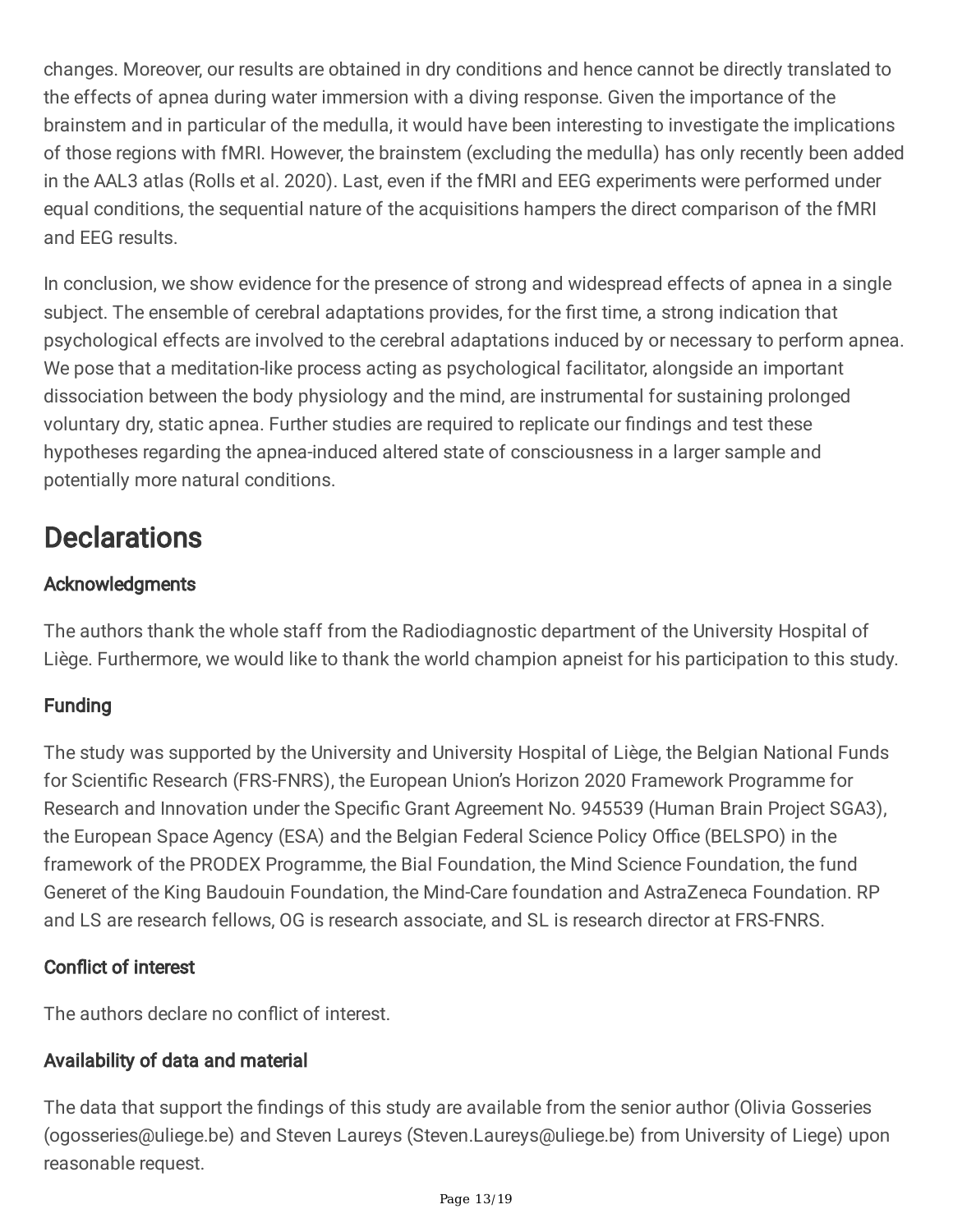### Code availability

The EEGLAB toolbox code used for EEG pre-processing analyses is freely available online (https://sccn.ucsd.edu/eeglab/download.php).

The Fieldtrip toolbox code used for EEG frequency analyses and EEG connectivity analyses is freely available online (https://www.fieldtriptoolbox.org/download/).

The CONN toolbox code used for fMRI connectivity analyses is freely available online (http://www.nitrc.org/projects/conn).

The "Surf Ice" code used for fMRI connectivity results to display in a glass brain is freely available online (https://www.nitrc.org/projects/surfice/).

### Authors' contributions

JA, RP, AP, SL and OG designed research. JA, AP, CM, GN, DL and SL acquired the data. JA, RP and AP analysed the data. JA, RP, CM, AP, LRDS, JMV-V, SL and OG interpreted the results. SL and OG supervised research. JA drafted the manuscript. All authors contributed to result interpretation and the editing of the manuscript.

#### Ethics approval

The local ethics committee approved the study.

### Consent to participate

The subject provided written informed consent for study participation, in accordance with the declaration of Helsinki (1967) and its later amendments.

### Consent for publication

The authors affirm that human research participants provided informed consent for publication of the images in Figure(s) 1, 2, 3, 4. The participant provided informed consent regarding publishing their data and submission of the case report to the journal.

### References

Arambula P, Peper E, Kawakami M, Hughes Gibney K (2001) The physiological correlates of Kundalini Yoga meditation: a study of a yoga master. Applied psychophysiology and biofeedback. Appl Psychophysiol Biofeedback 26:147–153. https://doi.org/1090-0586/01/0600-0147

Bain AR, Ainslie PN, Barak OF, et al (2017) Hypercapnia is essential to reduce the cerebral oxidative metabolism during extreme apnea in humans. J Cereb Blood Flow Metab 37:3231–3242. https://doi.org/10.1177/0271678X16686093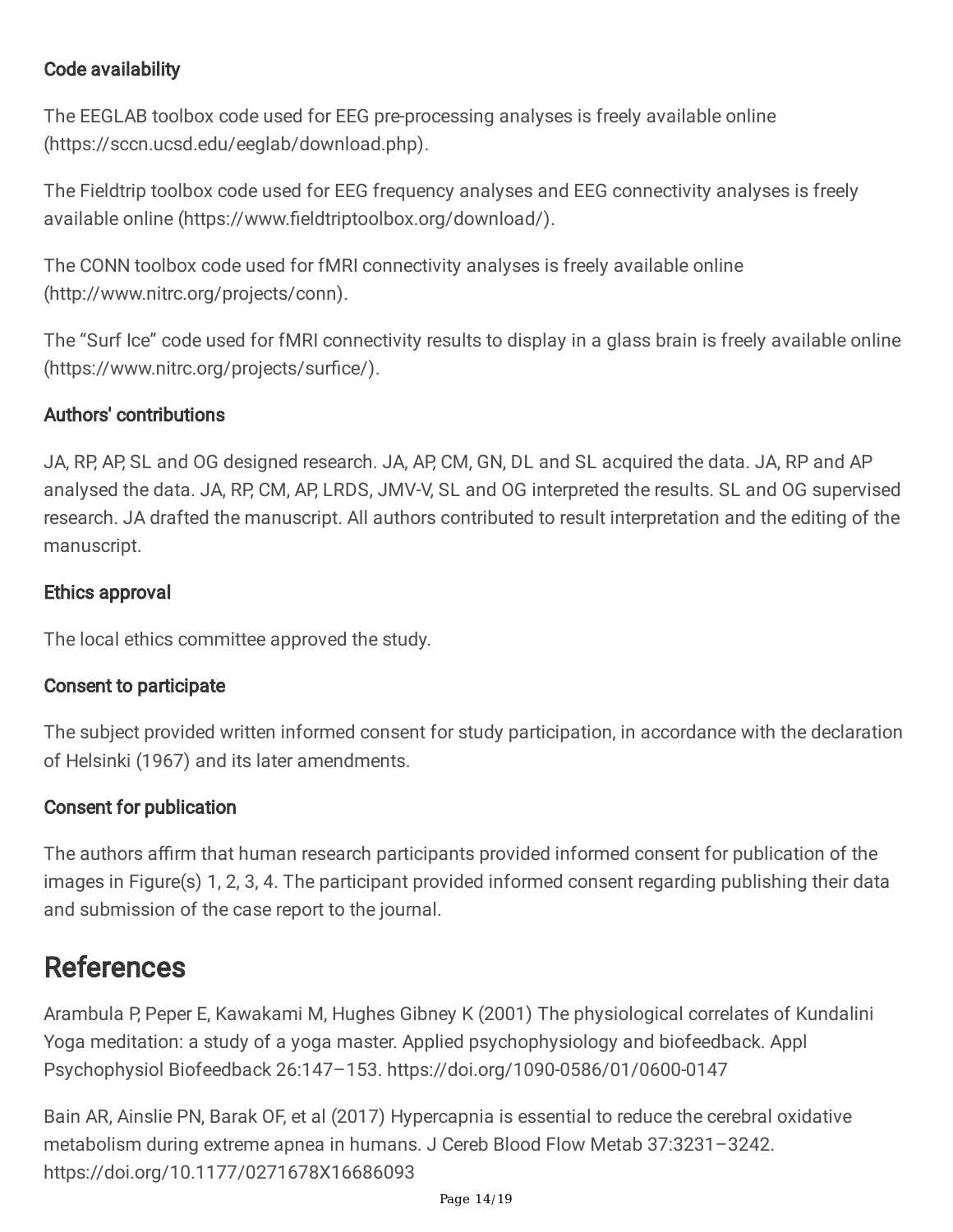Bain AR, Drvis I, Dujic Z, et al (2018) Physiology of static breath holding in elite apneists. Exp Physiol 103:635–651. https://doi.org/10.1113/EP086269

Bharath RD, Panda R, Saini J, et al (2017) Dynamic local connectivity uncovers altered brain synchrony during propofol sedation. Sci Rep 7:1–10. https://doi.org/10.1038/s41598-017-08135-2

Cahn BR, Polich J (2013) Meditation states and traits: EEG, ERP, and neuroimaging studies. Psychol Conscious Theory, Res Pract 1:48–96. https://doi.org/10.1037/2326-5523.1.s.48

Chen ACN, Feng W, Zhao H, et al (2008) EEG default mode network in the human brain: Spectral regional field powers. Neuroimage 41:561-574. https://doi.org/10.1016/j.neuroimage.2007.12.064

Chiesa A (2010) Vipassana meditation: Systematic review of current evidence. J Altern Complement Med 16:37–46. https://doi.org/10.1089/acm.2009.0362

Craig ADB (2011) Significance of the insula for the evolution of human awareness of feelings from the body. Ann N Y Acad Sci 1225:72–82. https://doi.org/10.1111/j.1749-6632.2011.05990.x

Cunningham SI, Tomasi D, Volkow ND (2017) Structural and functional connectivity of the precuneus and thalamus to the default mode network. Hum Brain Mapp 38:938–956. https://doi.org/10.1002/hbm.23429

Delorme A, Makeig S (2004) EEGLAB: An open source toolbox for analysis of single-trial EEG dynamics including independent component analysis. J Neurosci Methods 134:9–21. https://doi.org/10.1016/j.jneumeth.2003.10.009

Devinsky O (2000) Right Cerebral Hemisphere Dominance for a Sense of Corporeal and Emotional Self. Epilepsy Behav 1:60–73. https://doi.org/10.1006/ebeh.2000.0025

Foster GE, Sheel AW (2005) The human diving response, its function, and its control. Scand J Med Sci Sport 15:3–12. https://doi.org/10.1111/j.1600-0838.2005.00440.x

Fransson P, Marrelec G (2008) The precuneus/posterior cingulate cortex plays a pivotal role in the default mode network: Evidence from a partial correlation network analysis. Neuroimage 42:1178–1184. https://doi.org/10.1016/j.neuroimage.2008.05.059

Franzmeier N, Caballero MÁA, Taylor ANW, et al (2017) Resting-state global functional connectivity as a biomarker of cognitive reserve in mild cognitive impairment. Brain Imaging Behav 11:368–382. https://doi.org/10.1007/s11682-016-9599-1

Greyson B (1983) The Near-Death Experience Scale. J Nerv Ment Dis 171:

Hardmeier M, Hatz F, Bousleiman H, et al (2014) Reproducibility of functional connectivity and graph measures based on the phase lag index (PLI) and weighted phase lag index (wPLI) derived from high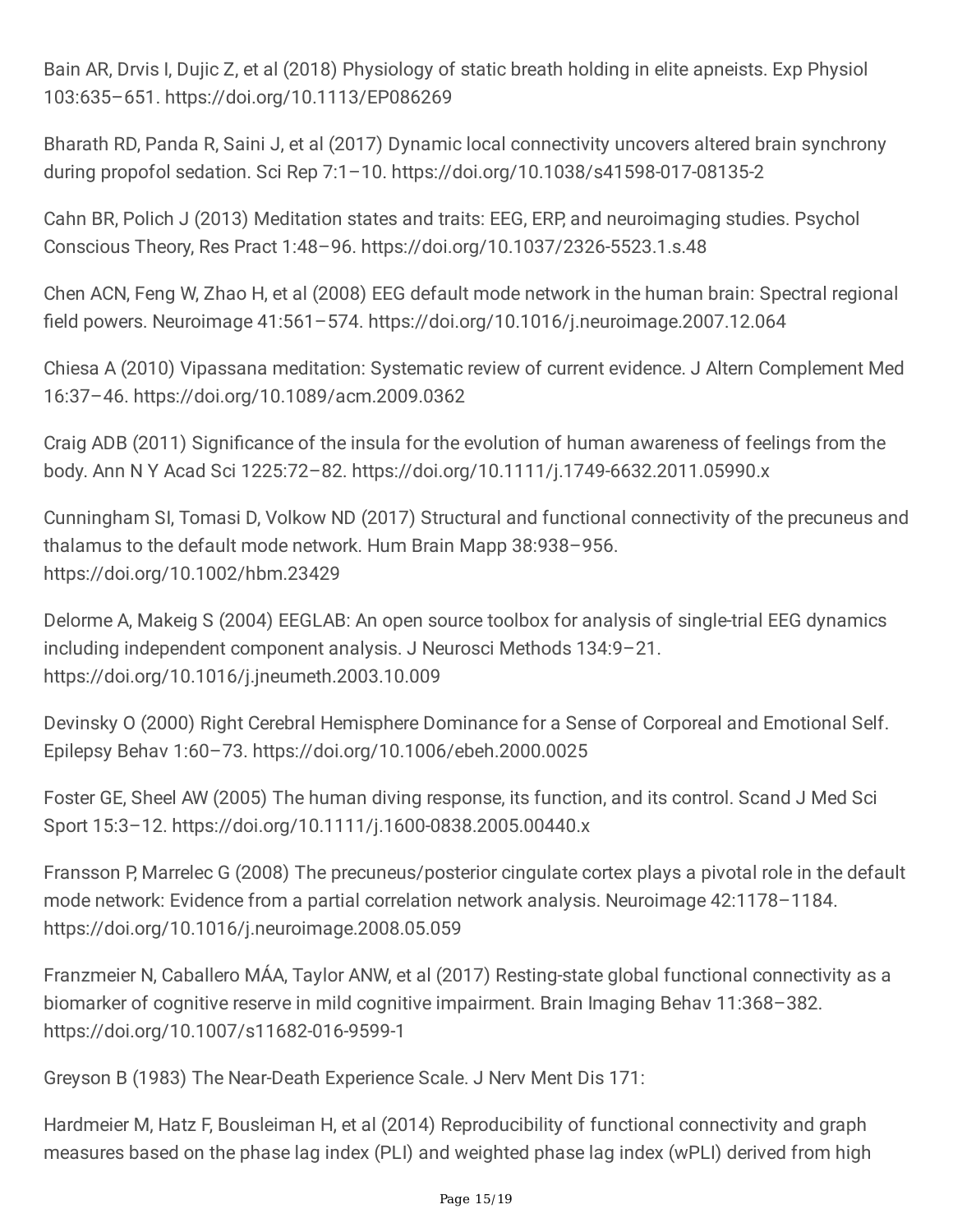resolution EEG. PLoS One 9:. https://doi.org/10.1371/journal.pone.0108648

Harmony T (2013) The functional significance of delta oscillations in cognitive processing. Front Integr Neurosci 7:1–10. https://doi.org/10.3389/fnint.2013.00083

Hebert R, Lehmann D, Tan G, et al (2005) Enhanced EEG alpha time-domain phase synchrony during Transcendental Meditation: Implications for cortical integration theory. Signal Processing 85:2213–2232. https://doi.org/10.1016/j.sigpro.2005.07.009

Heine L, Soddu A, Gómez F, et al (2012) Resting state networks and consciousness: alterations of multiple resting state network connectivity in physiological, pharmacological, and pathological consciousness States. Front Psychol 3:1–12. https://doi.org/10.3389/fpsyg.2012.00295

Heusser K, Dzamonja G, Tank J, et al (2009) Cardiovascular regulation during apnea in elite divers. Hypertension 53:719–724. https://doi.org/10.1161/HYPERTENSIONAHA.108.127530

Horner RL, Bradley TD (2007) Update in sleep and control of ventilation 2006. Am J Respir Crit Care Med 175:426–431. https://doi.org/10.1164/rccm.200701-043UP

Hou X, Liu P, Gu H, et al (2019) Estimation of brain functional connectivity from hypercapnia BOLD MRI data: Validation in a lifespan cohort of 170 subjects. Neuroimage 186:455–463. https://doi.org/10.1016/j.neuroimage.2018.11.028

Javorka M, Žila I, Javorka K, Čalkovská A (2002) Do the oscillations of cardiovascular parameters persist during voluntary apnea in humans? Physiol Res 51:227–238

Joo EY, Jeon S, Kim ST, et al (2013) Localized cortical thinning in patients with obstructive sleep apnea syndrome. Sleep 36:1153–1162. https://doi.org/10.5665/sleep.2876

Kawakami Y, Natelson BH, DuBois AR (1967) Cardiovascular effects of face immersion and factors affecting diving reflex in man. J Appl Physiol 23:964-970. https://doi.org/10.1152/jappl.1967.23.6.964

Khazaie H, Veronese M, Noori K, et al (2017) Functional reorganization in obstructive sleep apnoea and insomnia: A systematic review of the resting-state fMRI. Neurosci Biobehav Rev 77:219–231. https://doi.org/10.1016/j.neubiorev.2017.03.013

King JR, Sitt JD, Faugeras F, et al (2013) Information sharing in the brain indexes consciousness in noncommunicative patients. Curr Biol 23:1914–1919. https://doi.org/10.1016/j.cub.2013.07.075

Lal C, Strange C, Bachman D (2012) Neurocognitive impairment in obstructive sleep apnea. Chest 141:1601–1610. https://doi.org/10.1378/chest.11-2214

Laurino M, Menicucci D, Mastorci F, et al (2012) Mind-body relationships in elite apnea divers during breath holding: A study of autonomic responses to acute hypoxemia. Front Neuroeng 5:1–10.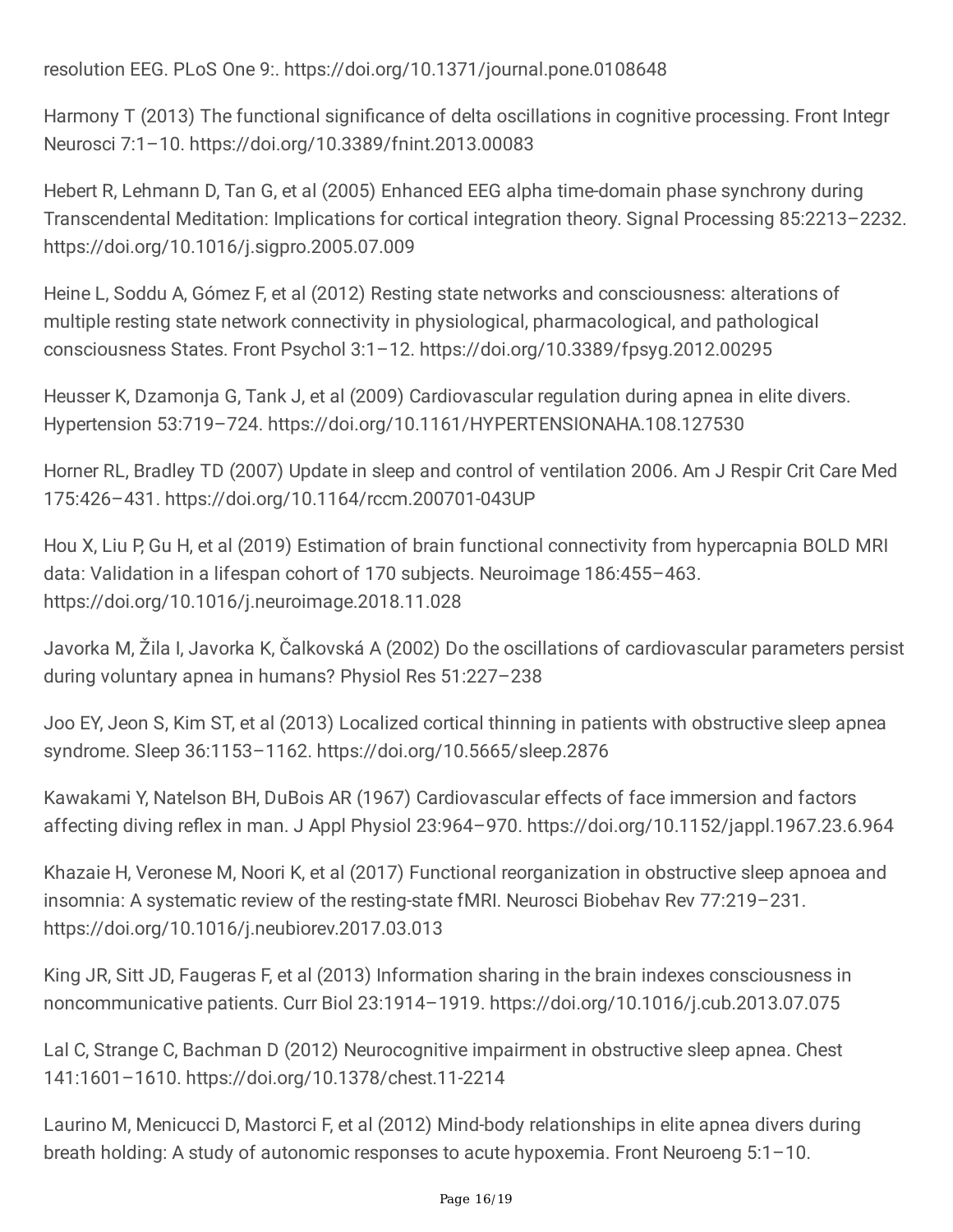https://doi.org/10.3389/fneng.2012.00004

Lee DJ, Kulubya E, Goldin P, et al (2018) Review of the neural oscillations underlying meditation. Front Neurosci 12:1–7. https://doi.org/10.3389/fnins.2018.00178

Lehmann D, Faber PL, Tei S, et al (2012) Reduced functional connectivity between cortical sources in five meditation traditions detected with lagged coherence using EEG tomography. Neuroimage 60:1574– 1586. https://doi.org/10.1016/j.neuroimage.2012.01.042

Lumb AB (2017) lumb. In: Nunn's Applied Respiratory Physiology. p Chapter 4

Maria S, Lourenço S (2018) The Psychology of Freediving: Psychological Strategies Used By Elite **Freedivers** 

Martial C, Cassol H, Laureys S, Gosseries O (2020) Near-Death Experience as a Probe to Explore (Disconnected) Consciousness. Trends Cogn Sci 24:173–183. https://doi.org/10.1016/j.tics.2019.12.010

Melnychuk MC, Dockree PM, O'Connell RG, et al (2018) Coupling of respiration and attention via the locus coeruleus: Effects of meditation and pranayama. Psychophysiology 55:. https://doi.org/10.1111/psyp.13091

Min BK (2010) A thalamic reticular networking model of consciousness. Theor Biol Med Model 7:1–18. https://doi.org/10.1186/1742-4682-7-10

Mitchell RA, Berger AJ (1975) Neural regulation of respiration. Am Rev Respir Dis 111:206–224. https://doi.org/10.1007/978-3-642-40308-8\_2

Morelli MS, Vanello N, Giannoni A, et al (2015) Correlational analysis of electroencephalographic and endtidal carbon dioxide signals during breath-hold exercise. Proc Annu Int Conf IEEE Eng Med Biol Soc EMBS 2015-Novem:6102–6105. https://doi.org/10.1109/EMBC.2015.7319784

Ng CW, Noblejas MI, Rodefer JS, et al (2007) Double dissociation of attentional resources: Prefrontal versus cingulate cortices. J Neurosci 27:12123–12131. https://doi.org/10.1523/JNEUROSCI.2745- 07.2007

Nieto FJ, Young TB, Lind BK, et al (2000) in a Large Community-Based Study for the Sleep Heart Health Study. JAMA 284:

Overgaard K, Friis S, Pedersen RB, Lykkeboe G (2006) Influence of lung volume, glossopharyngeal inhalation and PET O2 and PET CO2 on apnea performance in trained breath-hold divers. Eur J Appl Physiol 97:158–164. https://doi.org/10.1007/s00421-006-0156-2

Panneton WM, Gan Q (2020) The Mammalian Diving Response: Inroads to Its Neural Control. Front Neurosci 14:1–27. https://doi.org/10.3389/fnins.2020.00524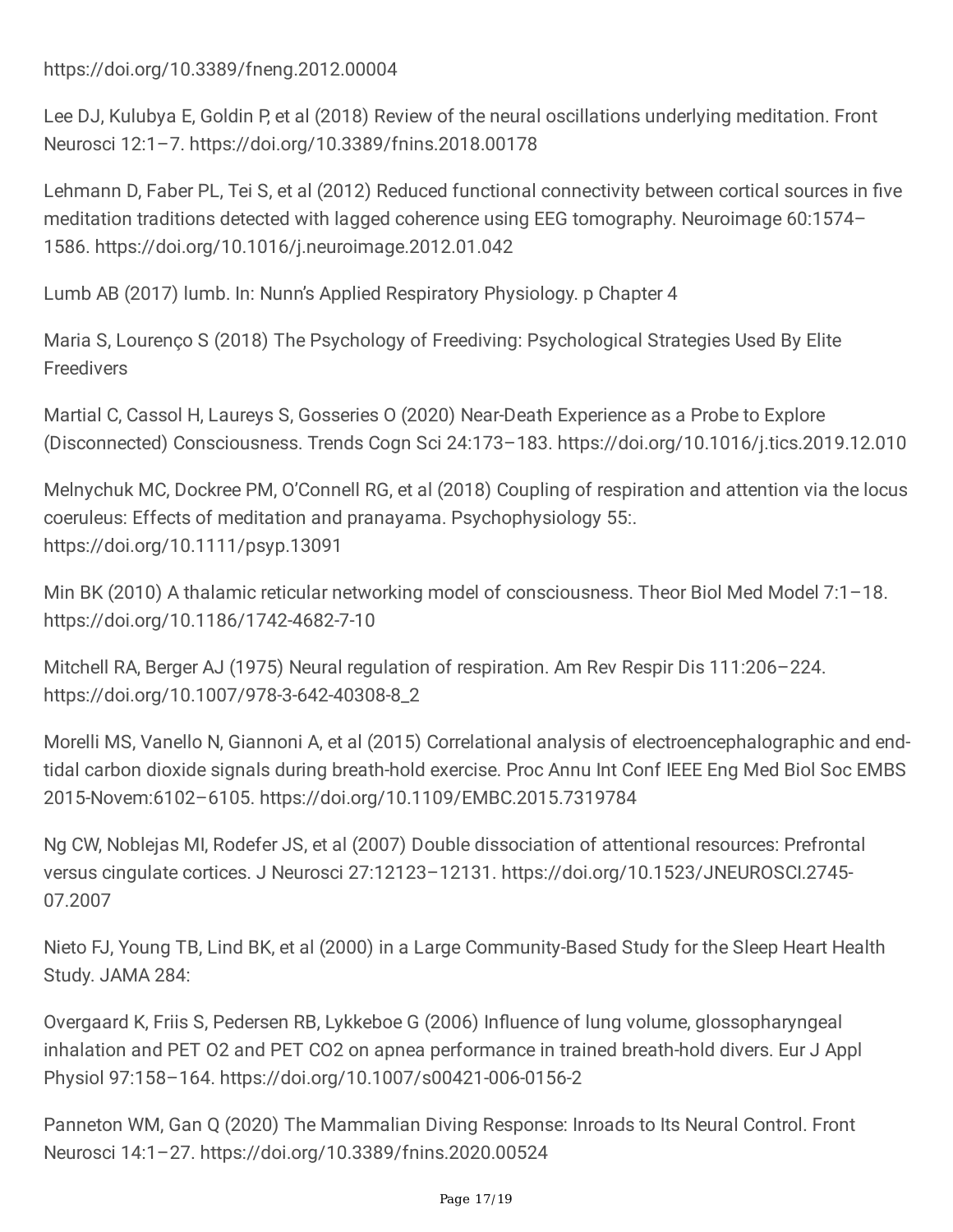Percival DB, Walden AT (1993) Spectral analysis for physical applications: multitaper and conventional univariate techniques

Qin P, Northoff G (2011) How is our self related to midline regions and the default-mode network? Neuroimage 57:1221–1233. https://doi.org/10.1016/j.neuroimage.2011.05.028

Ratmanova P, Semenyuk R, Popov D, et al (2016) Prolonged dry apnoea: effects on brain activity and physiological functions in breath-hold divers and non-divers. Eur J Appl Physiol 116:1367–1377. https://doi.org/10.1007/s00421-016-3390-2

Reed CL (2002) Tactile perception. In: Encyclopedia of the Human Brain. pp 545–556

Ridgway L, McFarland K (2006) Apnea diving: long-term neurocognitive sequelae of repeated hypoxemia. Clin Neuropsychol 20:160–176. https://doi.org/10.1080/13854040590947407

Rolls ET, Huang CC, Lin CP, et al (2020) Automated anatomical labelling atlas 3. Neuroimage 206:116189. https://doi.org/10.1016/j.neuroimage.2019.116189

Saalmann YB (2014) Intralaminar and medial thalamic influence on cortical synchrony, information transmission and cognition. Front Syst Neurosci 8:1–8. https://doi.org/10.3389/fnsys.2014.00083

Schellart NAM, Reits D (1999) Voluntary breath holding affects spontaneous brain activity measured by magnetoencephalography. Undersea Hyperb Med 26:229–234

Schipke JD, Kelm M, Siegmund K, et al (2015) "Lung packing" in breath hold-diving: An impressive case of pulmo-cardiac interaction. Respir Med Case Reports 16:120–121. https://doi.org/10.1016/j.rmcr.2015.09.007

Steinberg F, Doppelmayr M (2019) Neurocognitive markers during prolonged breath-holding in freedivers: An event-related EEG study. Front Physiol 10:1–13. https://doi.org/10.3389/fphys.2019.00069

Steinberg F, Pixa NH, Doppelmayr M (2017) Electroencephalographic alpha activity modulations induced by breath-holding in apnoea divers and non-divers. Physiol Behav 179:90–98. https://doi.org/10.1016/j.physbeh.2017.05.028

Steriade M (2006) Grouping of brain rhythms in corticothalamic systems. Neuroscience 137:1087–1106. https://doi.org/10.1016/j.neuroscience.2005.10.029

Tang YY, Hölzel BK, Posner MI (2015) The neuroscience of mindfulness meditation. Nat Rev Neurosci 16:213–225. https://doi.org/10.1038/nrn3916

Teipel S, Bakardjian H, Gonzalez-Escamilla G, et al (2018) No association of cortical amyloid load and EEG connectivity in older people with subjective memory complaints. NeuroImage Clin 17:435–443. https://doi.org/10.1016/j.nicl.2017.10.031